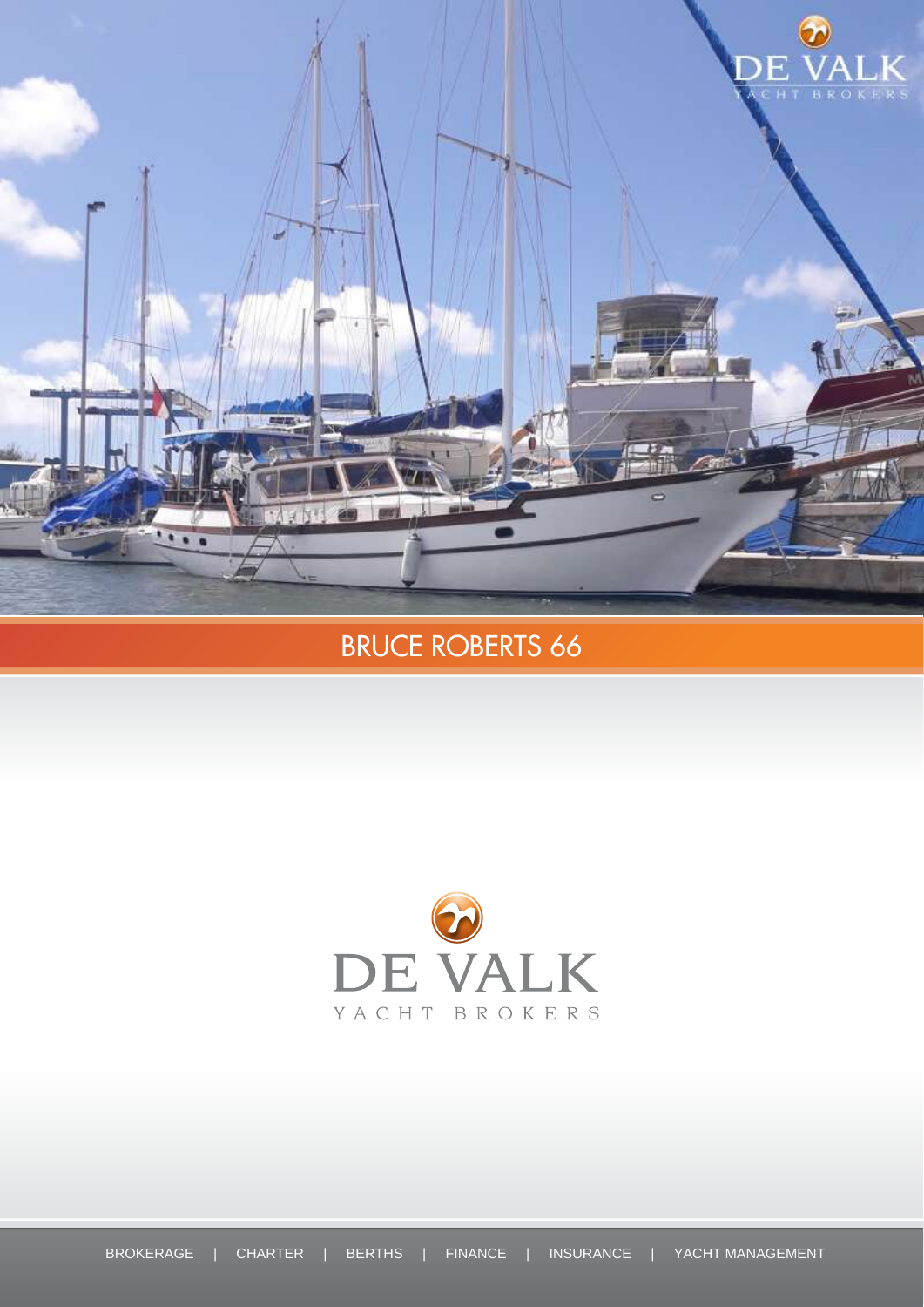#### **BROKER'S COMMENTS**

''Bruce Roberts designed heavy duty GRP built vessel, a guaranty for safe long passage making. She offers perfect permanent life on board space and accommodation, sleeps 10/13, but can also be an ideal yacht to transform for charter use. Owner fitted the yacht for world solo travelling and upgraded over 100 KEUR the last years on mostly the technical side, new sails and fixed roof over aft deck. She has just been serviced. Cosmetically she needs the finishing touch, some teak repairs and treating wood with oil. Inside small jobs to be done. VAT not paid. Lying in the Caribbean.''

#### **Willem Koopmans**

### **SPECIFICATIONS**

| <b>Dimensions</b>   | $18,91 \times 4,80 \times 2,60$ (m) | <b>Builder</b>     | Tatek AS Bodrum       |
|---------------------|-------------------------------------|--------------------|-----------------------|
| <b>Built</b>        | 1989                                | Cabins             | 5                     |
| <b>Material</b>     | GRP                                 | <b>Berths</b>      | 10                    |
| Engine(s)           | 1 x Volvo Penta TAMD 61 diesel      | H <sub>p</sub> /Kw | 306 (hp), 224,91 (kw) |
| <b>Asking price</b> | EUR 145.000 (vat: not paid)         | Lying              | contact sales office  |
|                     |                                     |                    |                       |

### **CONTACT**

| Sales office   | De Valk Costa Blanca | <b>Telephone</b> | +34965021569          |
|----------------|----------------------|------------------|-----------------------|
| <b>Address</b> | Costa Blanca Region  | <b>Fax</b>       | +31355829019          |
|                | 03730 Javea Alicante | E-mail           | costablanca@devalk.nl |
|                | Spain                |                  |                       |

### **DISCLAIMER**

These particulars are given in good faith as supplied but cannot be guaranteed and cannot be used for contracts.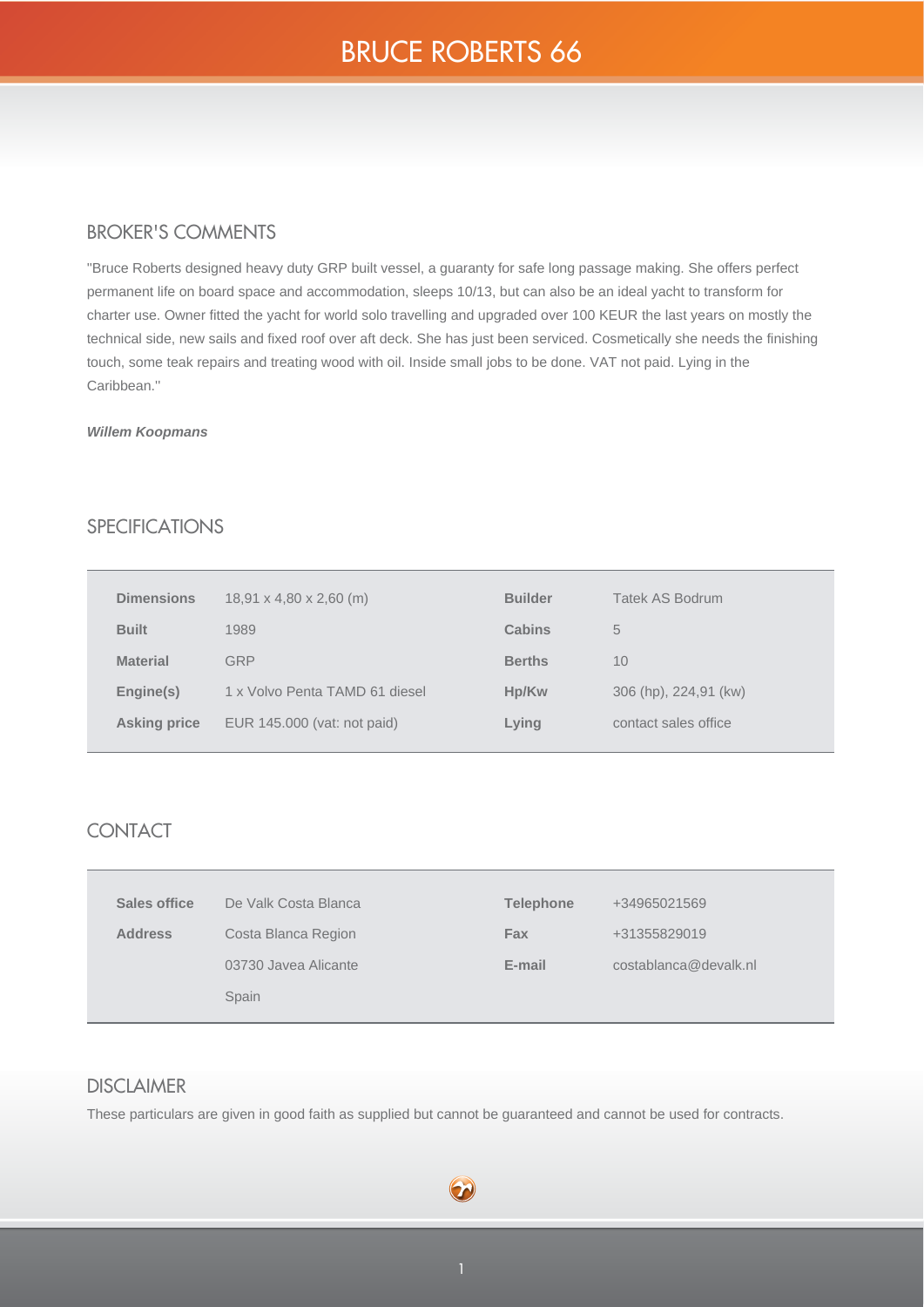## **GENERAL**

| <b>Model</b>                   | <b>BRUCE ROBERTS 66</b>      |
|--------------------------------|------------------------------|
| <b>Type</b>                    | sailing yacht                |
| $LOA$ (m)                      | 18,91                        |
| Beam (m)                       | 4,80                         |
| Draft (m)                      | 2,60                         |
| Air draft (m)                  | 21,00                        |
| Headroom (m)                   | 1,90                         |
| <b>Year built</b>              | 1989                         |
| <b>Builder</b>                 | <b>Tatek AS Bodrum</b>       |
| Country                        | Turkey                       |
| <b>Designer</b>                | <b>Bruce Robert</b>          |
| Displacement (t)               | 45                           |
| CE norm                        | <b>NA</b>                    |
| <b>Hull material</b>           | <b>GRP</b>                   |
| Hull thickness (mm)            | min. 40                      |
| <b>Hull shape</b>              | S-bilged                     |
| <b>Keel type</b>               | long keel                    |
| <b>Superstructure material</b> | GRP                          |
| <b>Deck finish</b>             | teak                         |
| Superstructure deck finish     | teak                         |
| <b>Cockpit deck finish</b>     | teak                         |
| Antifouling (year)             | February 2022                |
| <b>Dorades</b>                 | yes                          |
| <b>Window frame</b>            | wood                         |
| <b>Window material</b>         | glass hard protection safety |
| Fuel tank (litre)              | total 3000                   |
| Level indicator (fuel tank)    | ves                          |
| <b>Freshwater tank (litre)</b> | 2 tanks 3000 Itr in total    |
| <b>Blackwater tank (litre)</b> | 1500                         |
| Inside helm position           | yes                          |

 $\bigcirc$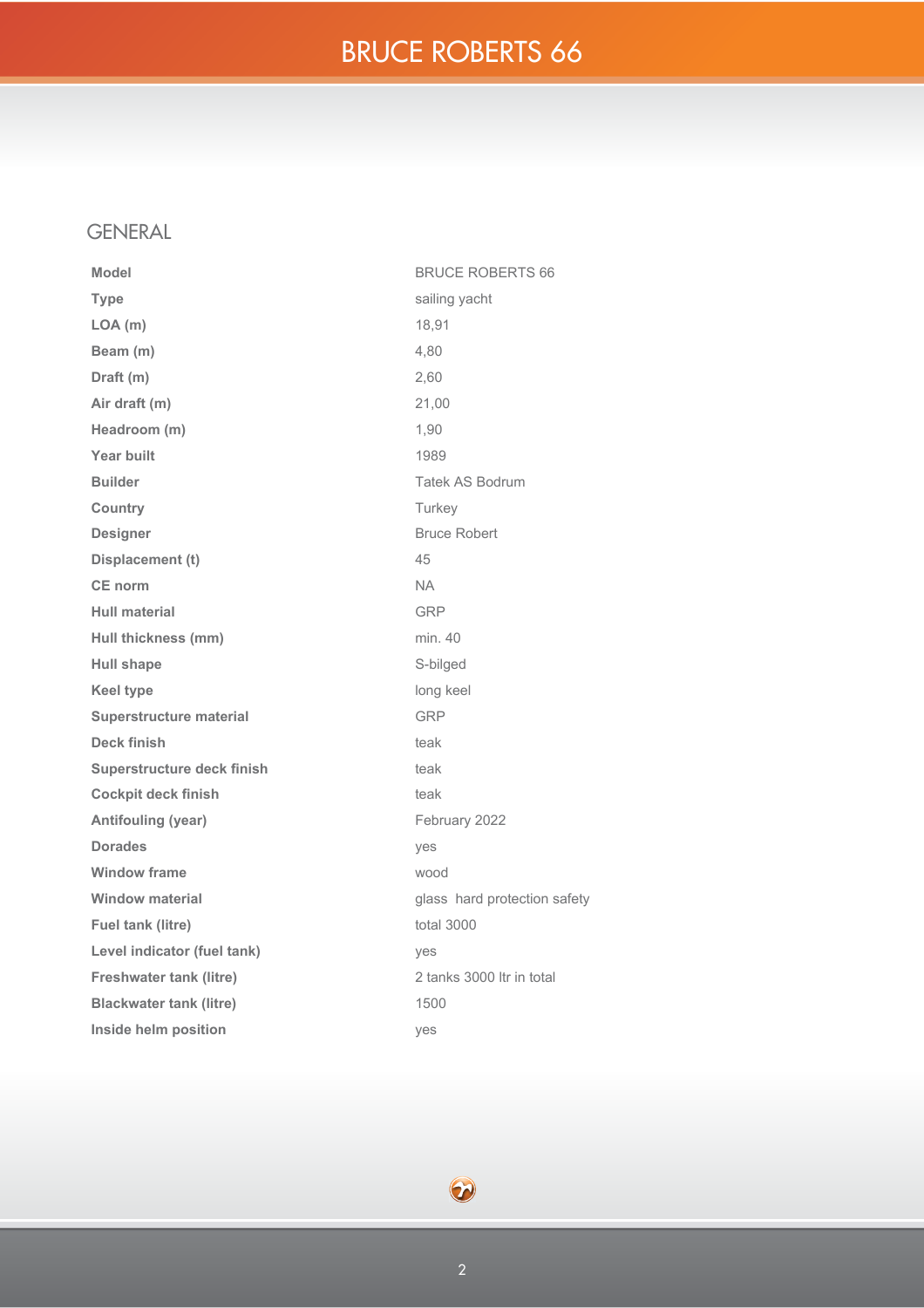| <b>Emergency tiller</b> | ves                                                          |
|-------------------------|--------------------------------------------------------------|
| More info on paintwork  | resprayed 2019                                               |
| Extra info              | diesel and black water tanks cleaned and painted spring 2020 |
| Extra info              | new tubing for all tanks, 2020                               |
| Extra info              | new extra fiberglass added to water/diesel tanks             |

## **ACCOMMODATION**

| 5                                      |
|----------------------------------------|
| 10                                     |
| 1                                      |
| 3                                      |
| yes                                    |
| yes                                    |
| 1,95                                   |
| 5x all renovated and serviced          |
| yes                                    |
| yes                                    |
| yes                                    |
| granite                                |
| stainless steel double                 |
| 3 burner gas en 1 one electric         |
| yes                                    |
| ves                                    |
| 3, all new compressors, 2019           |
| 3, all new compressors, 2019           |
| 220V + engine 150 liter boiler 24 volt |
| yes                                    |
| space available                        |
| yes                                    |
| double bed                             |
|                                        |

 $\bigodot$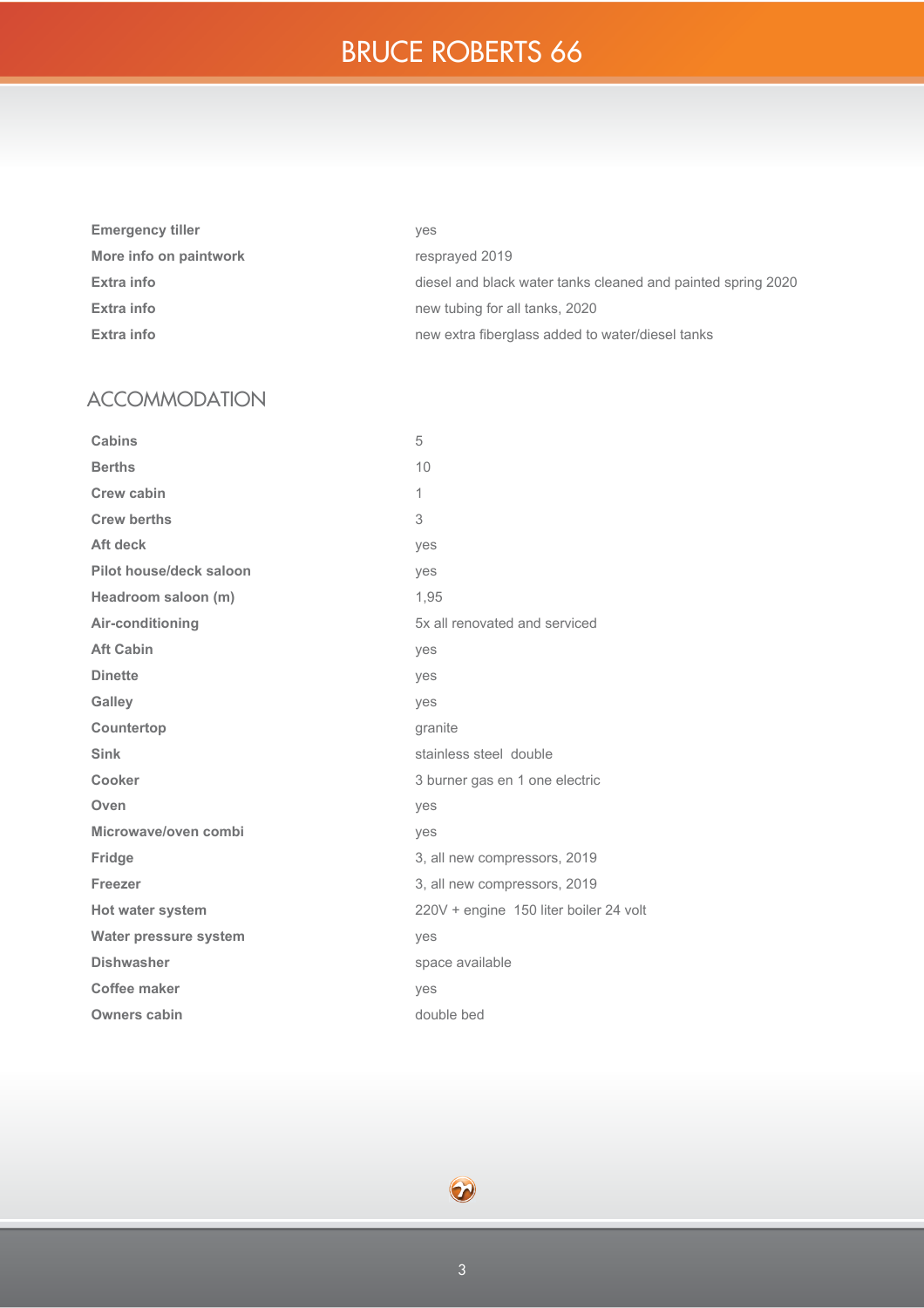**Bed length (m) 2,10 Wardrobe yes Bathroom en** suite **Toilet en suite Toilet system electric Wash basin in** the bathroom **Shower yes Guest cabin 1 double bed Bed length (m) 2,10 Wardrobe yes Bathroom en** suite **Toilet en suite Toilet system electric Wash basin in the bathroom Shower yes Guest cabin 2 double bed Bed length (m) 2,10 Bathroom en** suite **Toilet en suite Toilet system electric Wash basin in the bathroom Shower yes Guest cabin 3 double bed Bed length (m) 2,10 Wardrobe yes Bathroom yes Toilet en suite Toilet system electric Wash basin in** the bathroom **Shower en** suite **Guest cabin 4 double bed Bed length (m) 2,10**

 $\odot$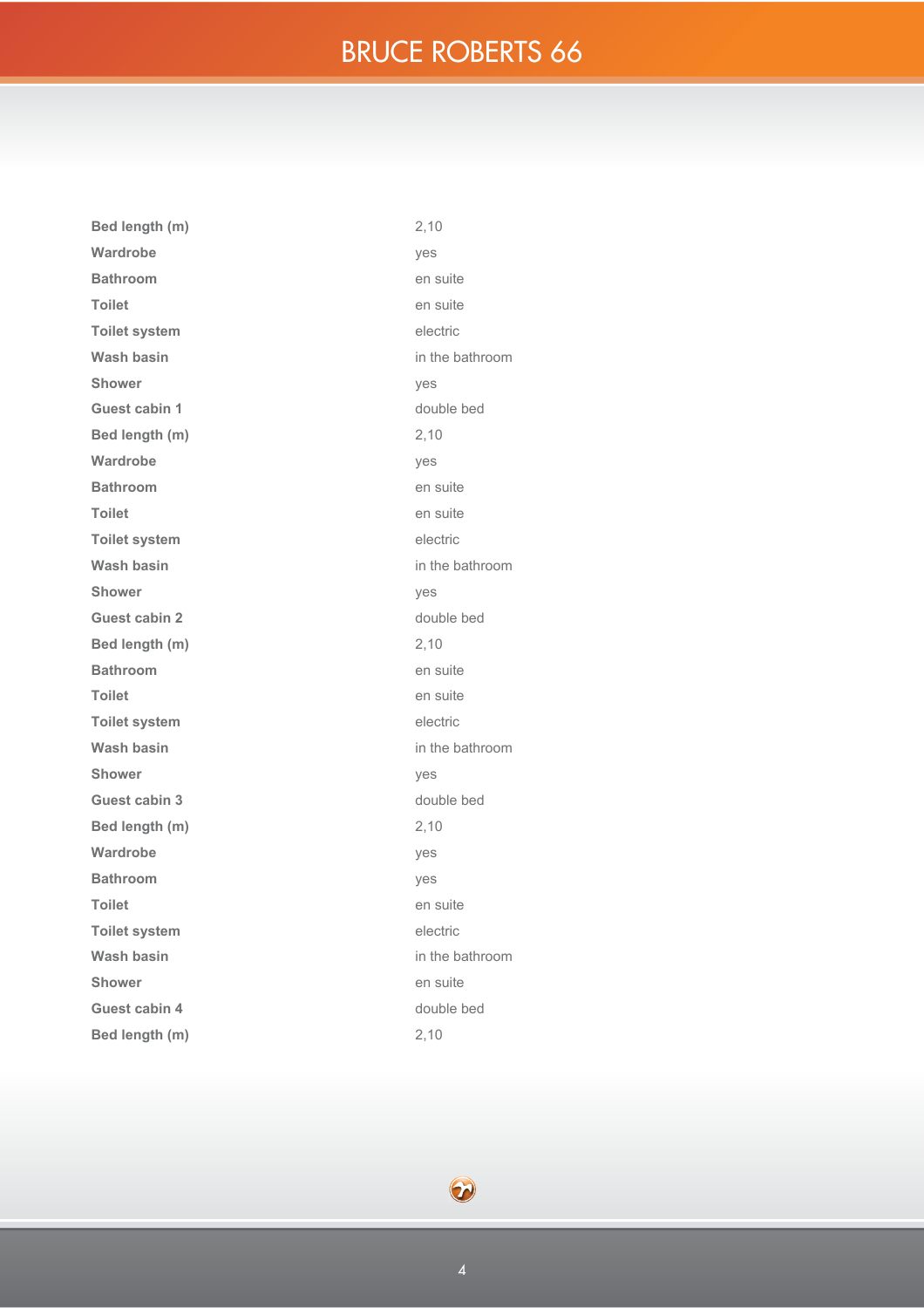| Wardrobe               | yes                                      |
|------------------------|------------------------------------------|
| <b>Bathroom</b>        | yes                                      |
| <b>Toilet</b>          | en suite                                 |
| <b>Toilet system</b>   | electric                                 |
| Wash basin             | in the bathroom                          |
| <b>Shower</b>          | en suite                                 |
| Crew cabin(s)          | bow 2 berths, 1 pilot berth under salon. |
| Bathroom (crew)        | yes                                      |
| Toilet (crew)          | yes                                      |
| <b>Toilet system</b>   | manual                                   |
| Wash basin             | at the toilet                            |
| Shower (crew)          | yes                                      |
| <b>Washing machine</b> | yes                                      |

## **MACHINERY**

| No of engines                | 1                          |
|------------------------------|----------------------------|
| <b>Make</b>                  | Volvo Penta                |
| <b>Type</b>                  | TAMD <sub>61</sub>         |
| <b>HP</b>                    | 306                        |
| kW                           | 224,91                     |
| Fuel                         | diesel                     |
| Year installed               | 1989                       |
| Year of overhaul             | 2016                       |
| Maximum speed (kn)           | 10                         |
| Cruising speed (kn)          | 7                          |
| <b>Engine hours</b>          | 950                        |
| <b>Engine cooling system</b> | freshwater heat exchanger  |
| <b>Drive</b>                 | rudder propeller           |
| <b>Shaft seal</b>            | replaced, maintenance free |
| <b>Engine controls</b>       | bowden cable               |

 $\bigcirc$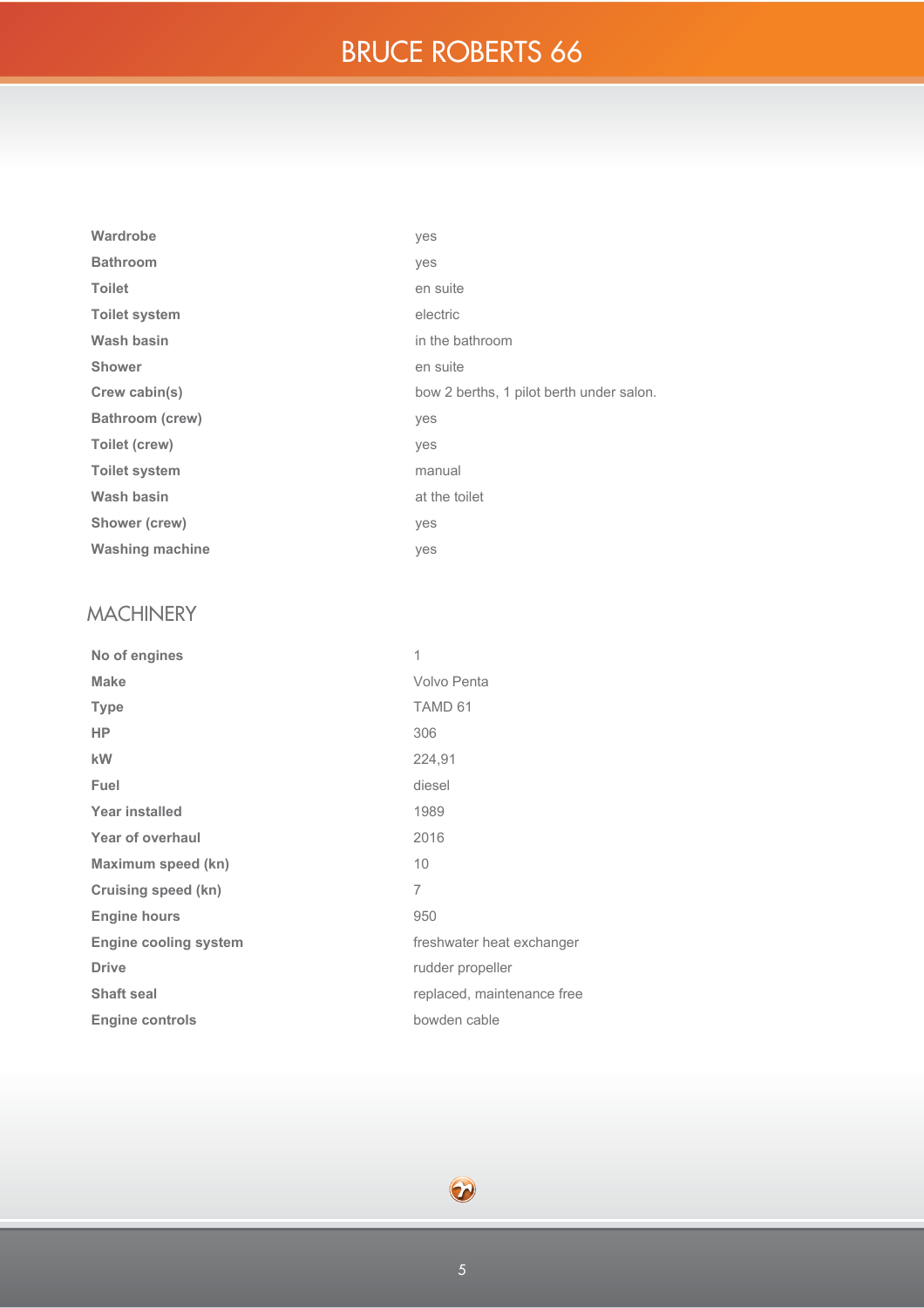| Gearbox                         | mechanical                                 |
|---------------------------------|--------------------------------------------|
| <b>Bowthruster</b>              | electric new 2017                          |
| <b>Propeller shaft material</b> | stainless steel                            |
| Electric bilge pump             | yes                                        |
| <b>Electrical installation</b>  | yes                                        |
| Generator                       | wet exhaust Kohler 12&24V, new engine 2019 |
| Running hours generator         | yes                                        |
| <b>Batteries</b>                | new February 2022                          |
| <b>Start battery</b>            | new February 2022                          |
| <b>Generator battery</b>        | new February 2022                          |
| <b>Battery charger</b>          | serviced March 2022                        |
| Inverter                        | 3                                          |
| Wind generator                  | new 2019                                   |
| Solar panel                     | 5 new cells, 2019                          |
| <b>Shorepower</b>               | yes                                        |
| Extra info                      | engine and generator serviced March 2022   |
| Extra info                      | strengthened engine room wall, 2019        |

## **NAVIGATION**

| <b>Compass</b>          | yes                      |
|-------------------------|--------------------------|
| <b>Electric compass</b> | On pilot                 |
| Depth sounder/log       | Raymarine I 70, new 2017 |
| Windset                 | Raymarine I 70, new 2017 |
| <b>VHF</b>              | Nexus DSC                |
| <b>Autopilot</b>        | Tarquin AP 55, new 2016  |
| Radar/GPS/plotter       | Raymarine, new 2017      |
| AIS transponder         | I Marine, new 2017       |
| <b>EPIRB</b>            | yes                      |

## **EQUIPMENT**

 $\odot$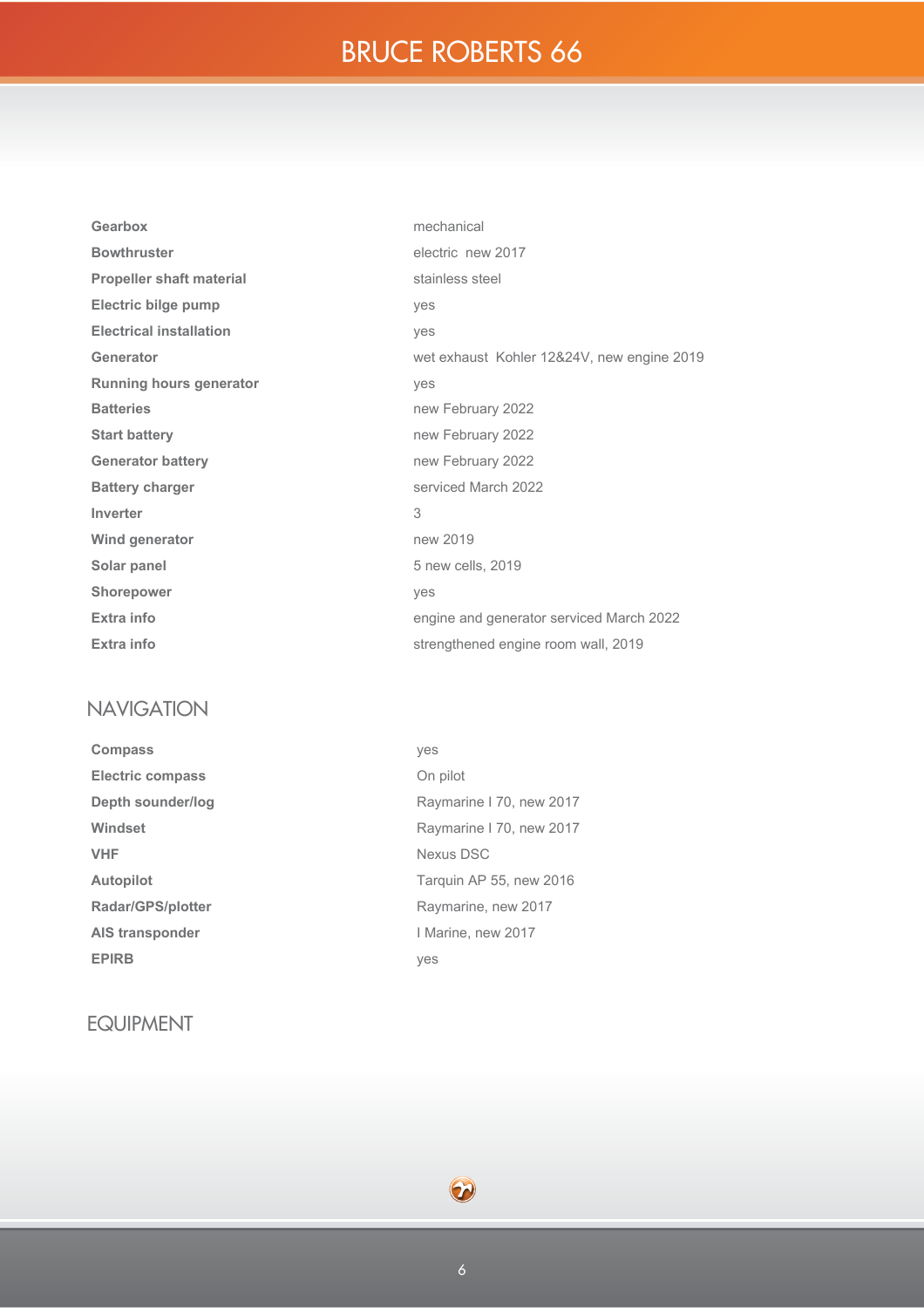| Sun awning                 | fixed roof over aftdeck with removable side canvas covers (2017) |
|----------------------------|------------------------------------------------------------------|
| <b>Cockpit table</b>       | yes                                                              |
| Gangway                    | yes                                                              |
| Anchor                     | CQR Plough 45                                                    |
| Anchor chain               | 150 mtr                                                          |
| <b>Windlass</b>            | hydraulic overhaul 2017                                          |
| <b>Dinghy</b>              | rigid inflatable Valiant 300                                     |
| <b>Outboard</b>            | 6hp                                                              |
| <b>Davits</b>              | yes                                                              |
| Life raft                  | container 6 persons needs inspection 2018                        |
| <b>Fenders</b>             | yes                                                              |
| <b>TV</b>                  | yes                                                              |
| Radio-cd player            | ves                                                              |
| <b>DVD</b> player          | yes                                                              |
| <b>Cockpit speakers</b>    | $\overline{4}$                                                   |
| Speakers in salon          | yes                                                              |
| Fire extinguisher          | yes                                                              |
| Latest extinguisher survey | 2012                                                             |
| <b>Extra info</b>          | many technical parts renewed and/or serviced.                    |
| <b>Extra info</b>          | all tools, tubes, spair parts present                            |

## **RIGGING**

| <b>Rigging</b>                 | ketch                  |
|--------------------------------|------------------------|
| <b>Standing rigging</b>        | wire                   |
| <b>Material mast</b>           | steel with wooden boom |
| <b>Spreaders</b>               | yes                    |
| <b>Mainsail cover</b>          | yes                    |
| <b>Fully battened mainsail</b> | new 2017               |
| <b>Mizzen</b>                  | new 2018               |
| Genoa I                        | new 2017               |

 $\odot$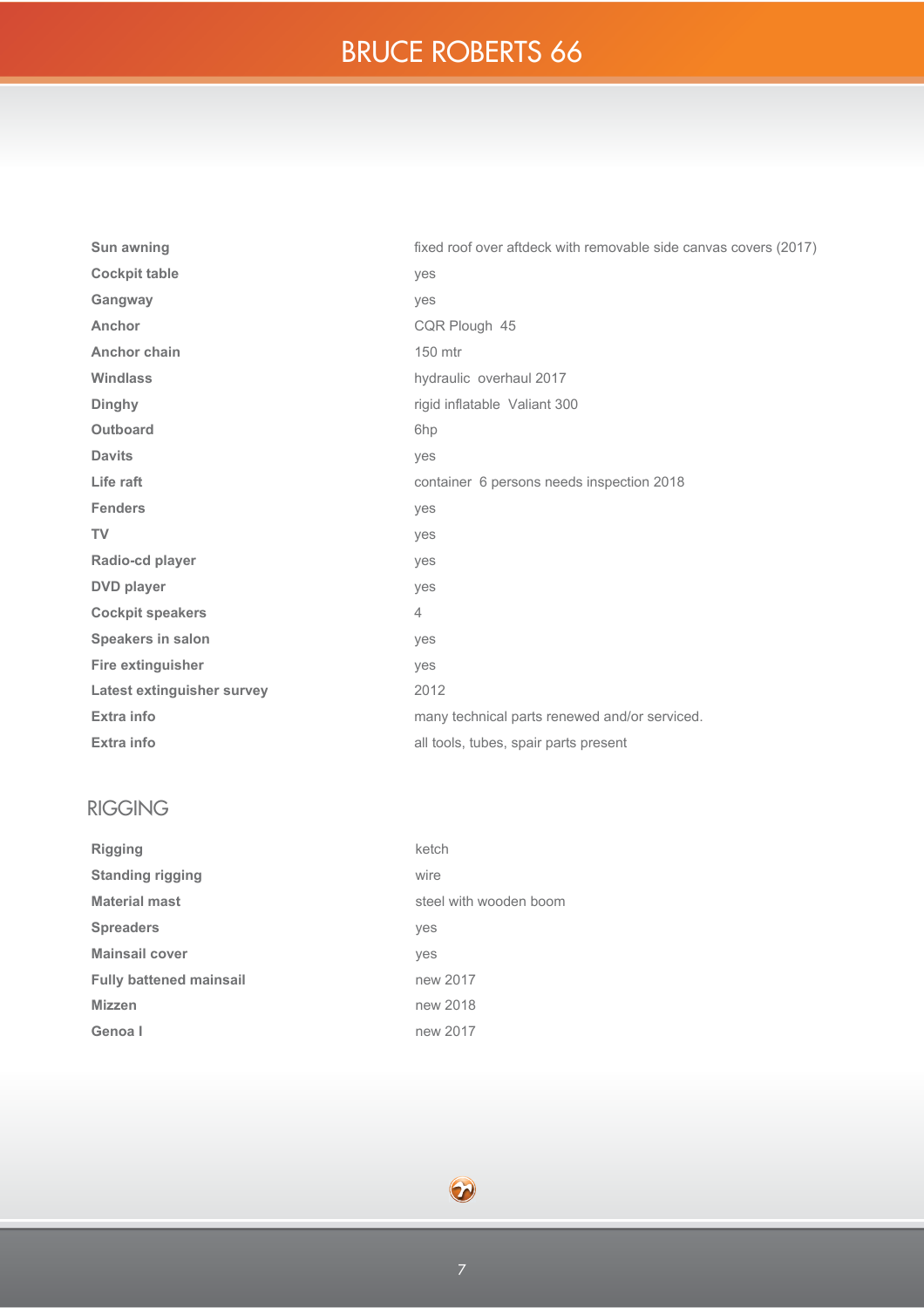**Genoa furler new 2020 Halyard winches yes Extra info lazy bag, new 2019**

**Backstay adjuster with new stronger fittings, 2018 Genoa sheetwinches Lewmar 52 Two speed Extra info repair of old main and genoa for spare sails, 2018**

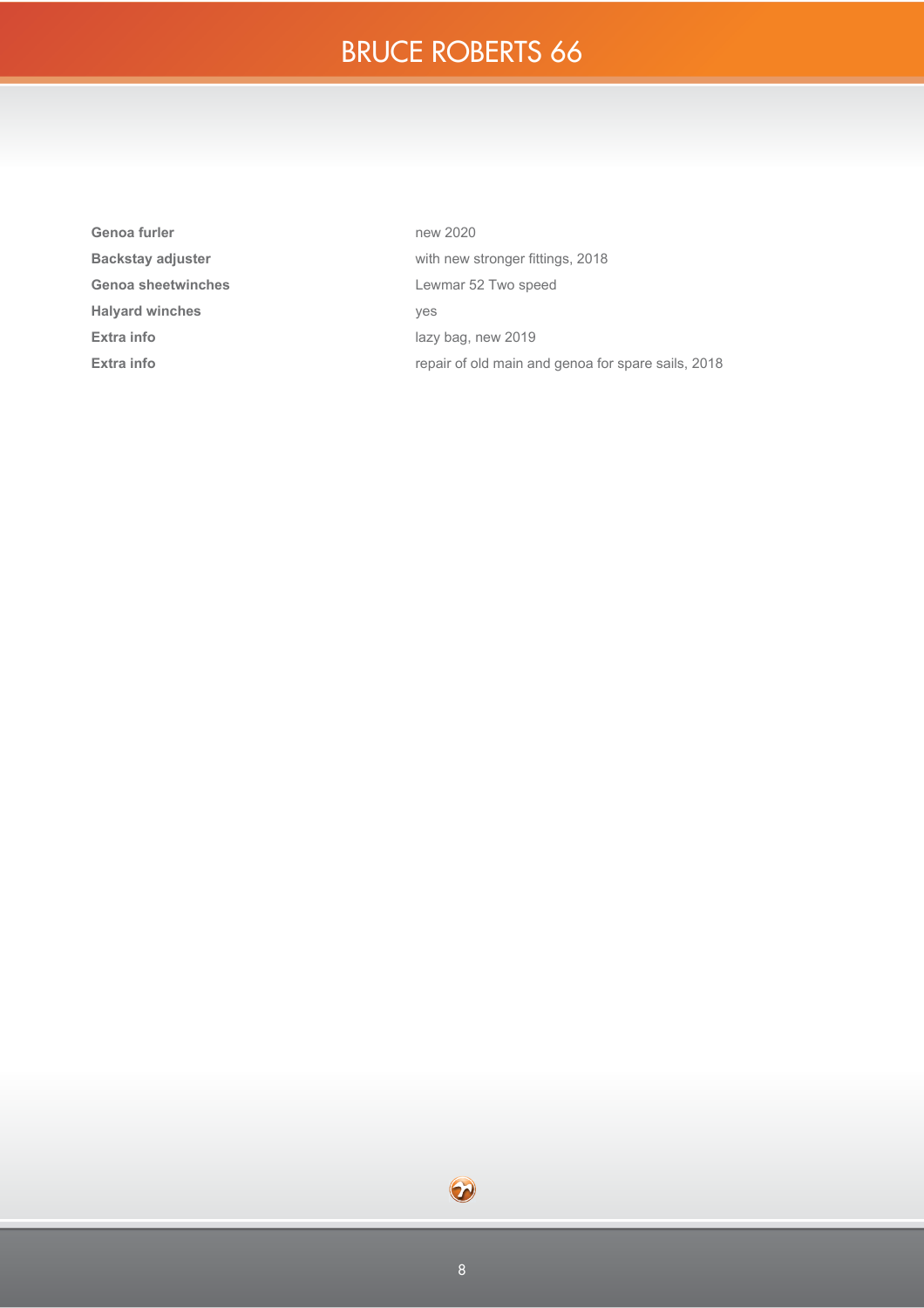# % 5 8 & ( 5 2 % ( 5 7 6



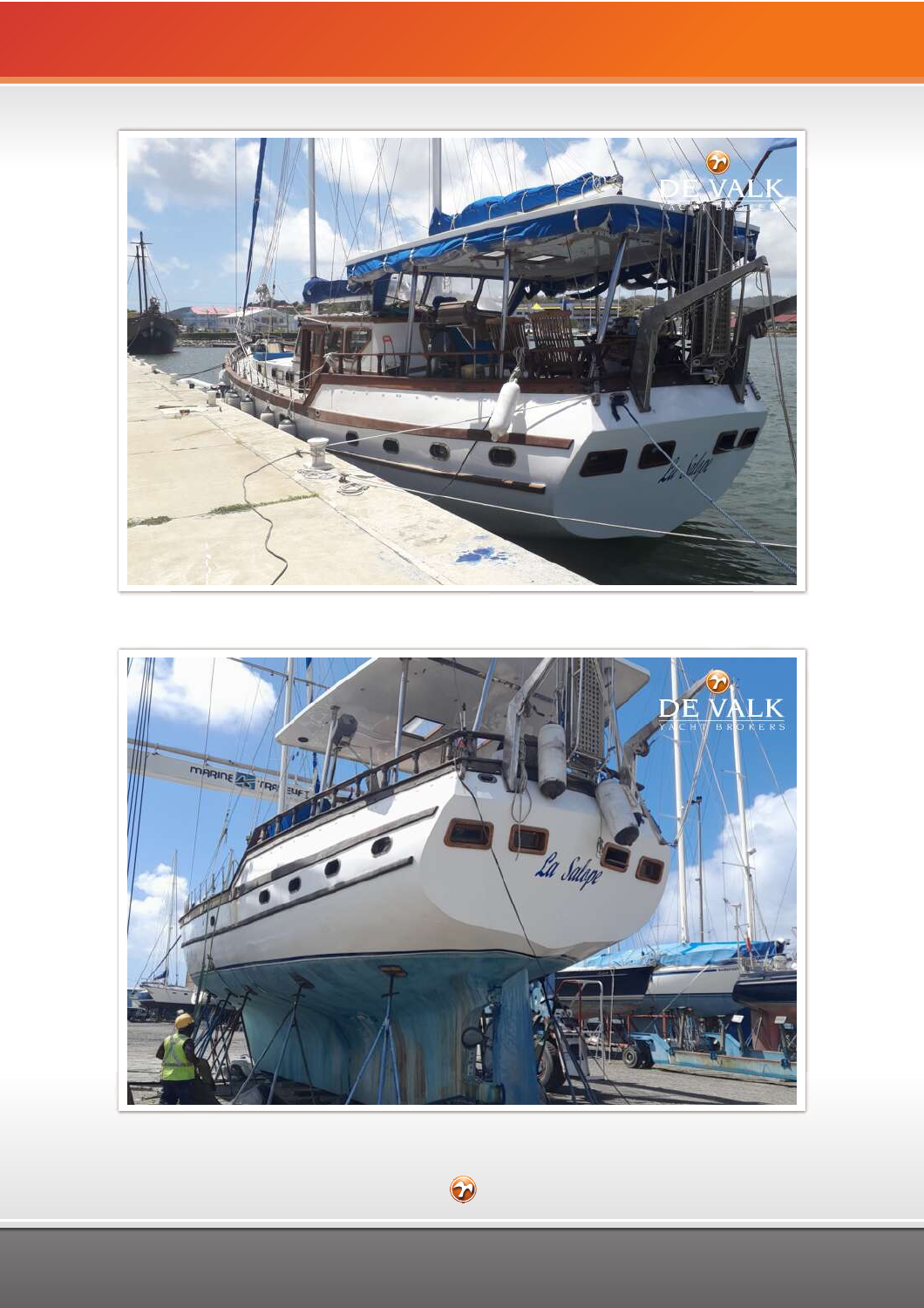| ---- |  |
|------|--|
|      |  |
|      |  |
|      |  |
|      |  |
|      |  |
|      |  |
|      |  |
|      |  |
|      |  |
|      |  |
|      |  |
|      |  |
|      |  |
|      |  |
|      |  |
|      |  |
|      |  |
|      |  |
|      |  |
|      |  |
|      |  |
|      |  |
|      |  |
|      |  |
|      |  |
|      |  |
|      |  |
|      |  |
|      |  |
|      |  |
|      |  |
|      |  |
|      |  |
|      |  |
|      |  |
|      |  |
|      |  |
|      |  |
|      |  |
|      |  |
|      |  |
|      |  |
|      |  |
|      |  |
|      |  |
|      |  |
|      |  |
|      |  |
|      |  |
|      |  |
|      |  |
|      |  |
|      |  |
|      |  |
|      |  |
|      |  |
|      |  |
|      |  |

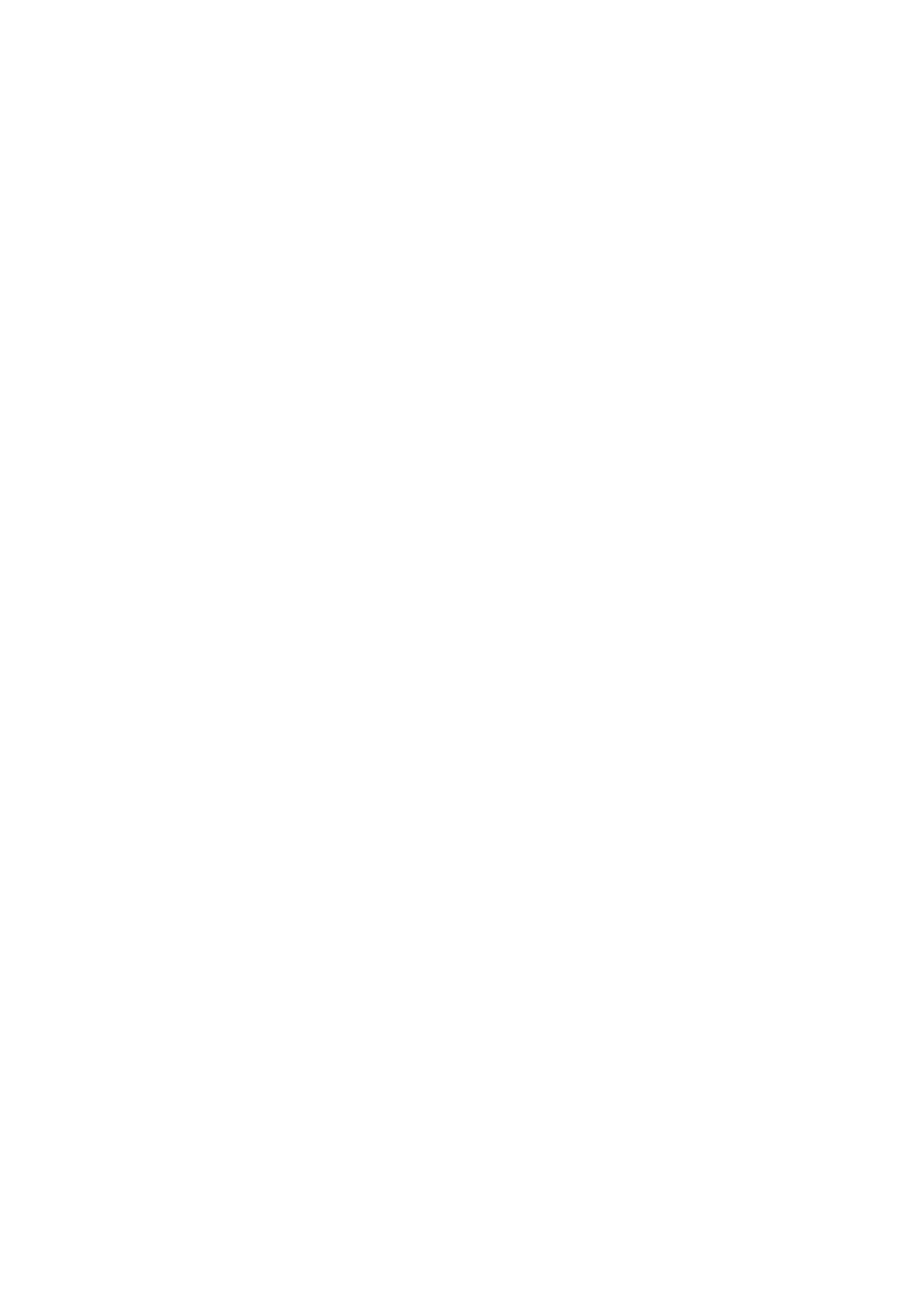| ---- |  |
|------|--|
|      |  |
|      |  |
|      |  |
|      |  |
|      |  |
|      |  |
|      |  |
|      |  |
|      |  |
|      |  |
|      |  |
|      |  |
|      |  |
|      |  |
|      |  |
|      |  |
|      |  |
|      |  |
|      |  |
|      |  |
|      |  |
|      |  |
|      |  |
|      |  |
|      |  |
|      |  |
|      |  |
|      |  |
|      |  |
|      |  |
|      |  |
|      |  |
|      |  |
|      |  |
|      |  |
|      |  |
|      |  |
|      |  |
|      |  |
|      |  |
|      |  |
|      |  |
|      |  |
|      |  |
|      |  |
|      |  |
|      |  |
|      |  |
|      |  |
|      |  |
|      |  |
|      |  |
|      |  |
|      |  |
|      |  |
|      |  |
|      |  |
|      |  |

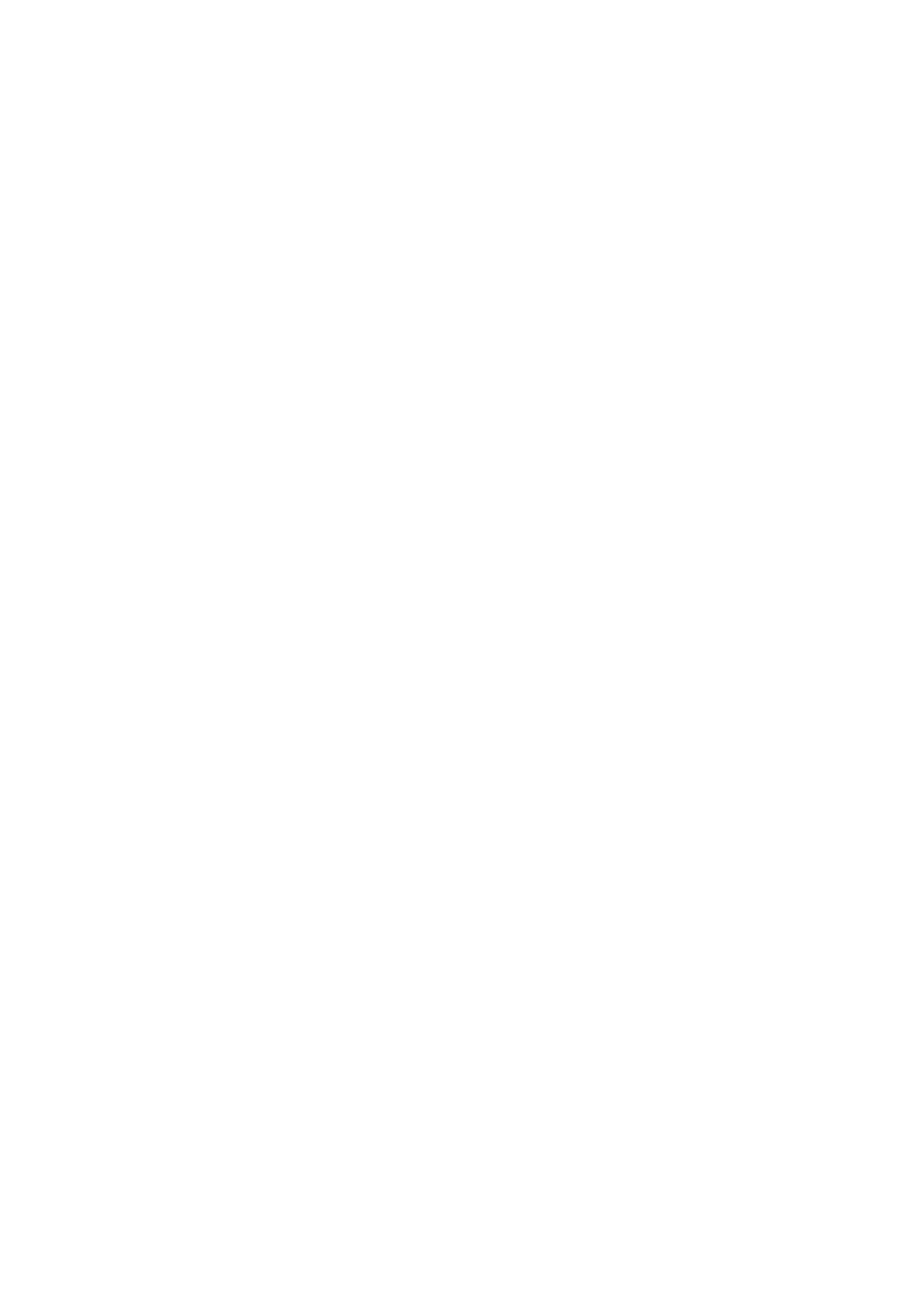| ---- |  |
|------|--|
|      |  |
|      |  |
|      |  |
|      |  |
|      |  |
|      |  |
|      |  |
|      |  |
|      |  |
|      |  |
|      |  |
|      |  |
|      |  |
|      |  |
|      |  |
|      |  |
|      |  |
|      |  |
|      |  |
|      |  |
|      |  |
|      |  |
|      |  |
|      |  |
|      |  |
|      |  |
|      |  |
|      |  |
|      |  |
|      |  |
|      |  |
|      |  |
|      |  |
|      |  |
|      |  |
|      |  |
|      |  |
|      |  |
|      |  |
|      |  |
|      |  |
|      |  |
|      |  |
|      |  |
|      |  |
|      |  |
|      |  |
|      |  |
|      |  |
|      |  |
|      |  |
|      |  |
|      |  |
|      |  |
|      |  |
|      |  |
|      |  |
|      |  |

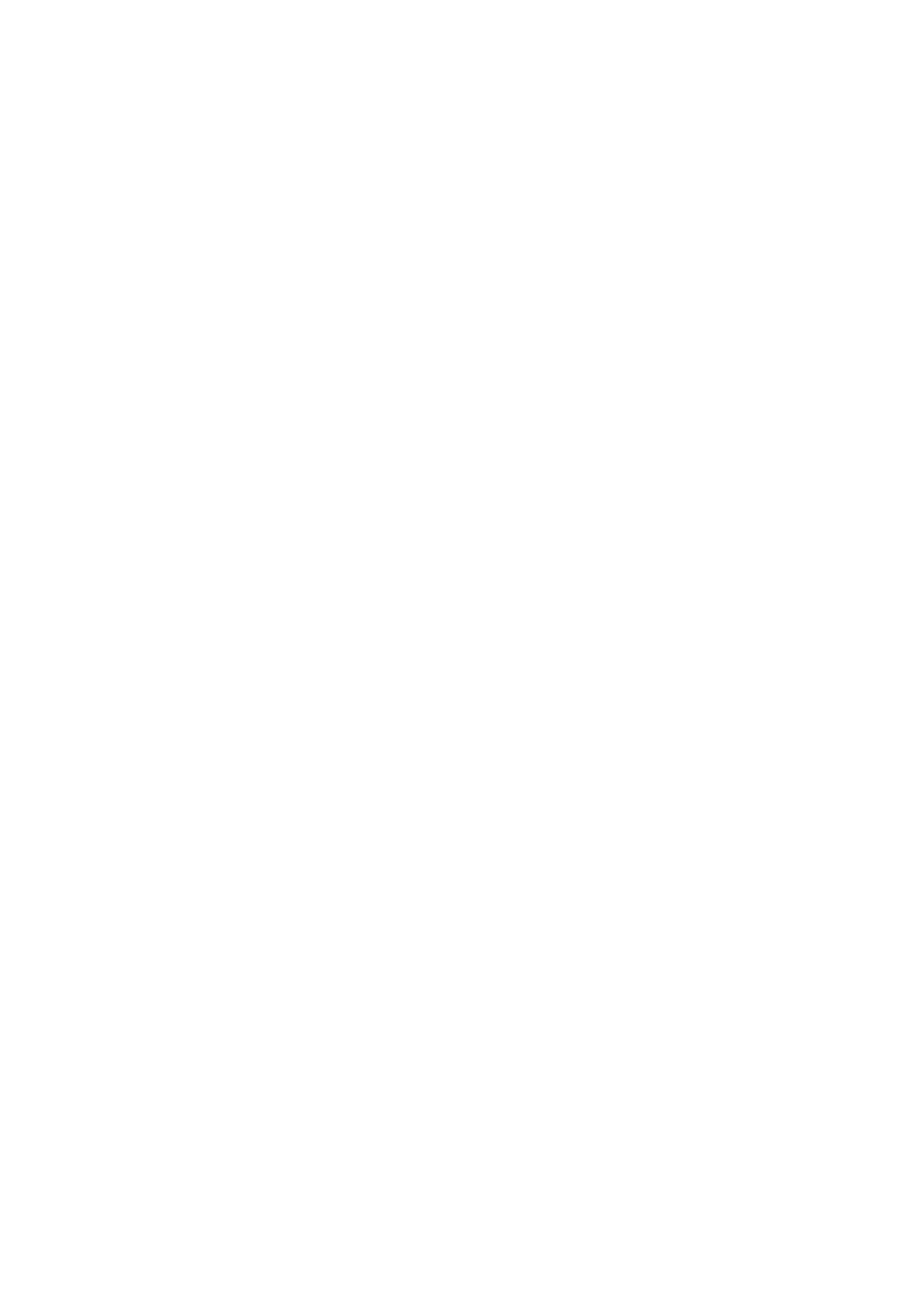| ---- |  |
|------|--|
|      |  |
|      |  |
|      |  |
|      |  |
|      |  |
|      |  |
|      |  |
|      |  |
|      |  |
|      |  |
|      |  |
|      |  |
|      |  |
|      |  |
|      |  |
|      |  |
|      |  |
|      |  |
|      |  |
|      |  |
|      |  |
|      |  |
|      |  |
|      |  |
|      |  |
|      |  |
|      |  |
|      |  |
|      |  |
|      |  |
|      |  |
|      |  |
|      |  |
|      |  |
|      |  |
|      |  |
|      |  |
|      |  |
|      |  |
|      |  |
|      |  |
|      |  |
|      |  |
|      |  |
|      |  |
|      |  |
|      |  |
|      |  |
|      |  |
|      |  |
|      |  |
|      |  |
|      |  |
|      |  |
|      |  |
|      |  |
|      |  |
|      |  |

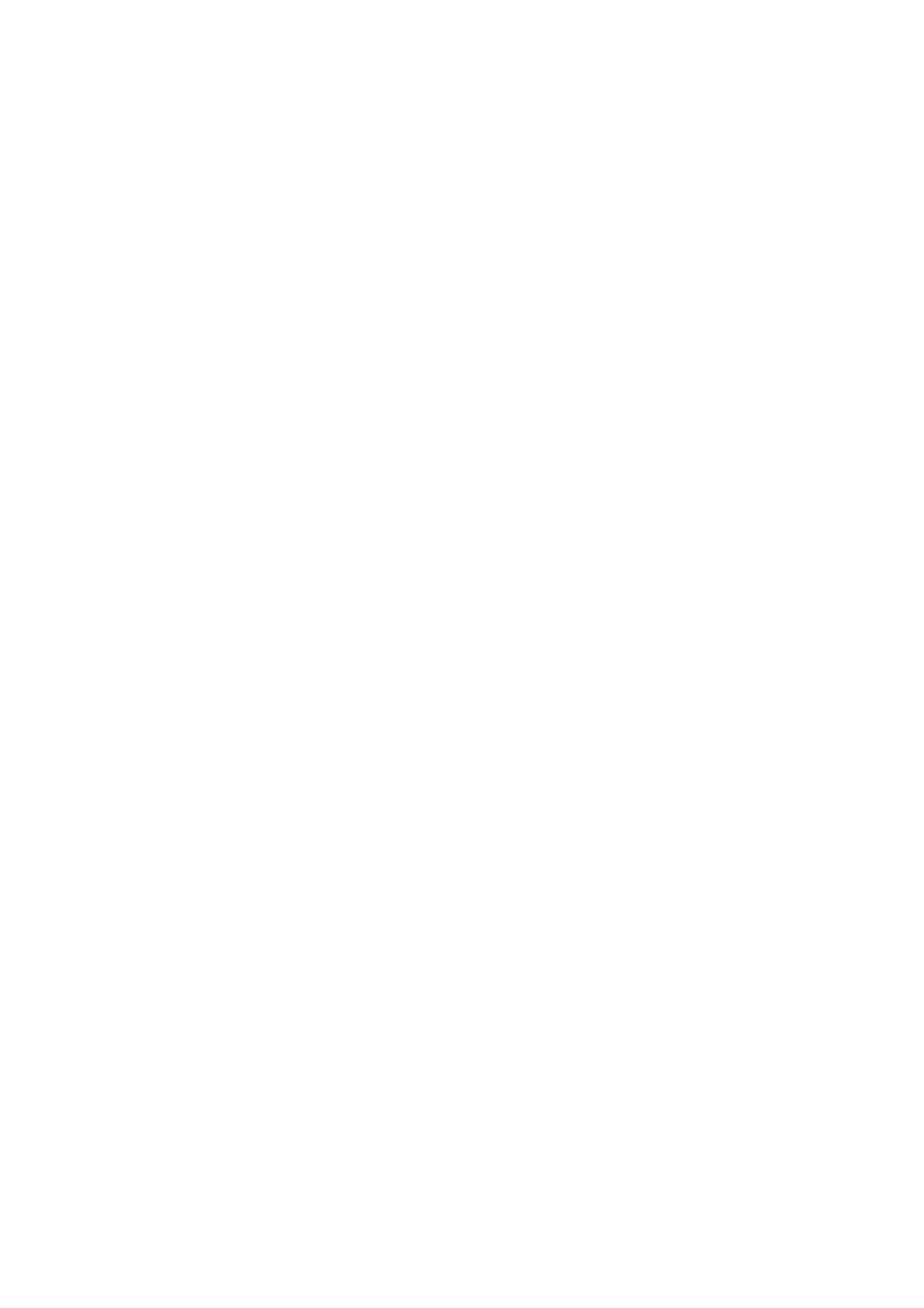| ---- |  |
|------|--|
|      |  |
|      |  |
|      |  |
|      |  |
|      |  |
|      |  |
|      |  |
|      |  |
|      |  |
|      |  |
|      |  |
|      |  |
|      |  |
|      |  |
|      |  |
|      |  |
|      |  |
|      |  |
|      |  |
|      |  |
|      |  |
|      |  |
|      |  |
|      |  |
|      |  |
|      |  |
|      |  |
|      |  |
|      |  |
|      |  |
|      |  |
|      |  |
|      |  |
|      |  |
|      |  |
|      |  |
|      |  |
|      |  |
|      |  |
|      |  |
|      |  |
|      |  |
|      |  |
|      |  |
|      |  |
|      |  |
|      |  |
|      |  |
|      |  |
|      |  |
|      |  |
|      |  |
|      |  |
|      |  |
|      |  |
|      |  |
|      |  |
|      |  |

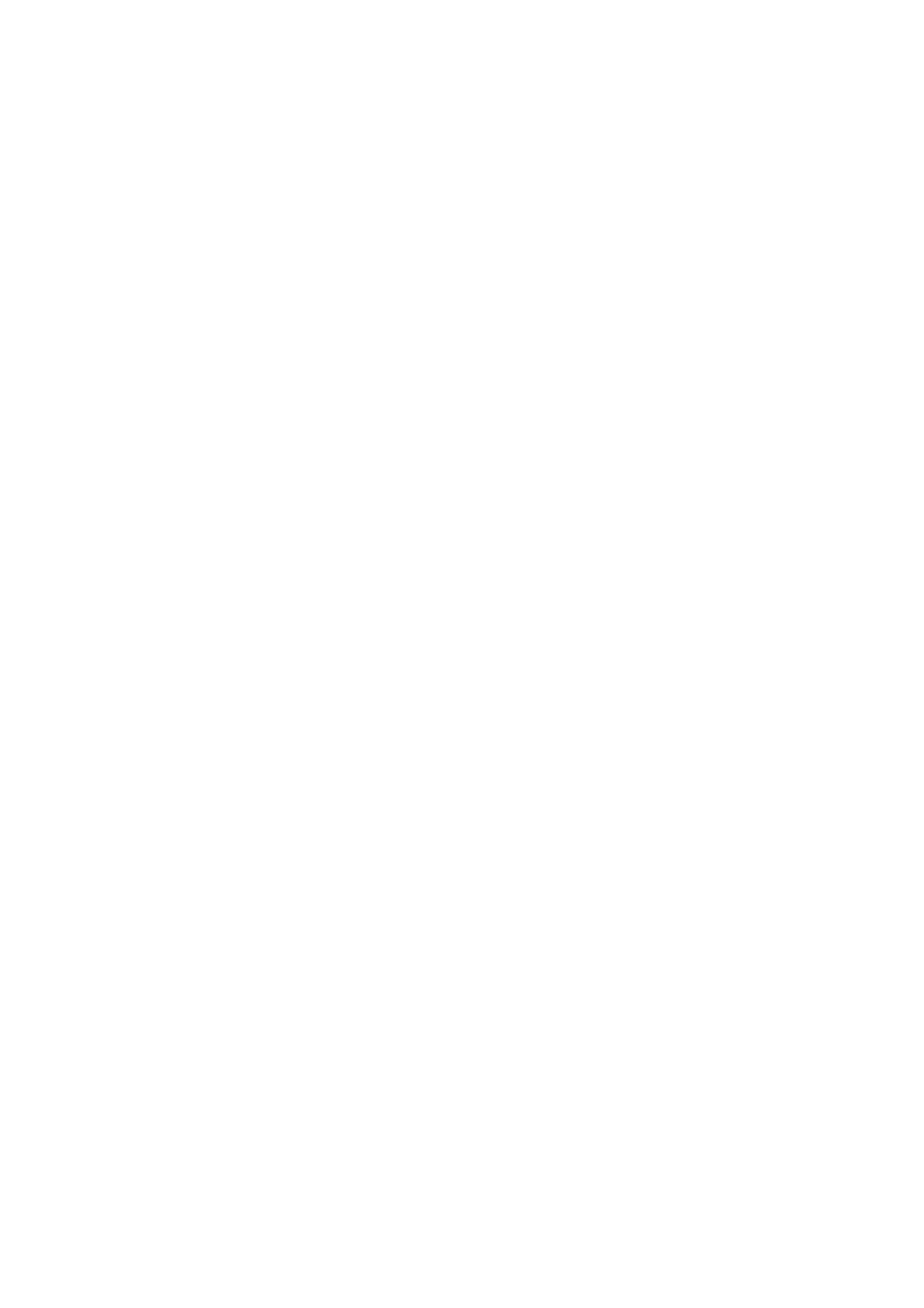| ---- |  |
|------|--|
|      |  |
|      |  |
|      |  |
|      |  |
|      |  |
|      |  |
|      |  |
|      |  |
|      |  |
|      |  |
|      |  |
|      |  |
|      |  |
|      |  |
|      |  |
|      |  |
|      |  |
|      |  |
|      |  |
|      |  |
|      |  |
|      |  |
|      |  |
|      |  |
|      |  |
|      |  |
|      |  |
|      |  |
|      |  |
|      |  |
|      |  |
|      |  |
|      |  |
|      |  |
|      |  |
|      |  |
|      |  |
|      |  |
|      |  |
|      |  |
|      |  |
|      |  |
|      |  |
|      |  |
|      |  |
|      |  |
|      |  |
|      |  |
|      |  |
|      |  |
|      |  |
|      |  |
|      |  |
|      |  |
|      |  |
|      |  |
|      |  |
|      |  |

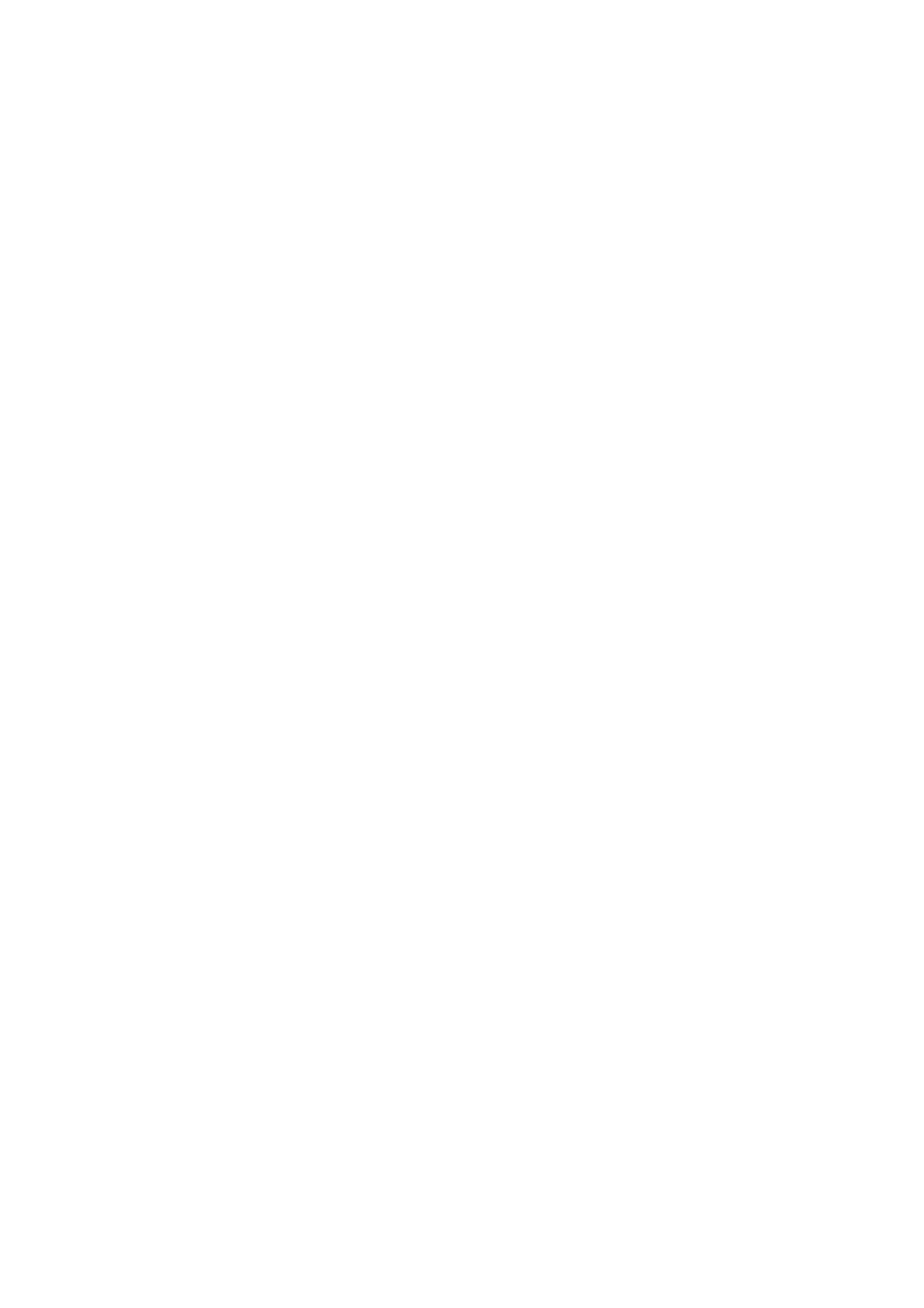| ---- |  |
|------|--|
|      |  |
|      |  |
|      |  |
|      |  |
|      |  |
|      |  |
|      |  |
|      |  |
|      |  |
|      |  |
|      |  |
|      |  |
|      |  |
|      |  |
|      |  |
|      |  |
|      |  |
|      |  |
|      |  |
|      |  |
|      |  |
|      |  |
|      |  |
|      |  |
|      |  |
|      |  |
|      |  |
|      |  |
|      |  |
|      |  |
|      |  |
|      |  |
|      |  |
|      |  |
|      |  |
|      |  |
|      |  |
|      |  |
|      |  |
|      |  |
|      |  |
|      |  |
|      |  |
|      |  |
|      |  |
|      |  |
|      |  |
|      |  |
|      |  |
|      |  |
|      |  |
|      |  |
|      |  |
|      |  |
|      |  |
|      |  |
|      |  |
|      |  |

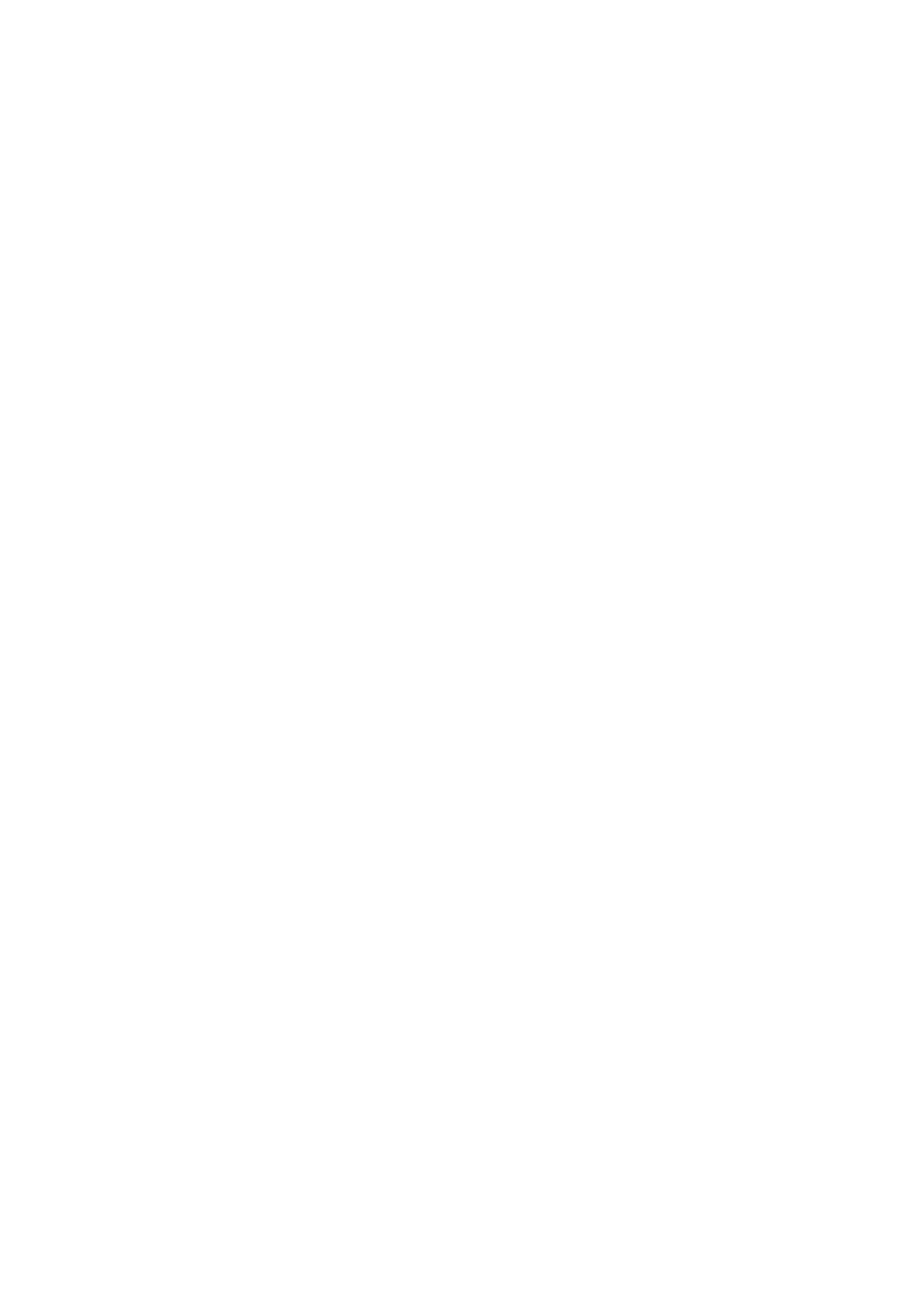| ---- |  |
|------|--|
|      |  |
|      |  |
|      |  |
|      |  |
|      |  |
|      |  |
|      |  |
|      |  |
|      |  |
|      |  |
|      |  |
|      |  |
|      |  |
|      |  |
|      |  |
|      |  |
|      |  |
|      |  |
|      |  |
|      |  |
|      |  |
|      |  |
|      |  |
|      |  |
|      |  |
|      |  |
|      |  |
|      |  |
|      |  |
|      |  |
|      |  |
|      |  |
|      |  |
|      |  |
|      |  |
|      |  |
|      |  |
|      |  |
|      |  |
|      |  |
|      |  |
|      |  |
|      |  |
|      |  |
|      |  |
|      |  |
|      |  |
|      |  |
|      |  |
|      |  |
|      |  |
|      |  |
|      |  |
|      |  |
|      |  |
|      |  |
|      |  |
|      |  |

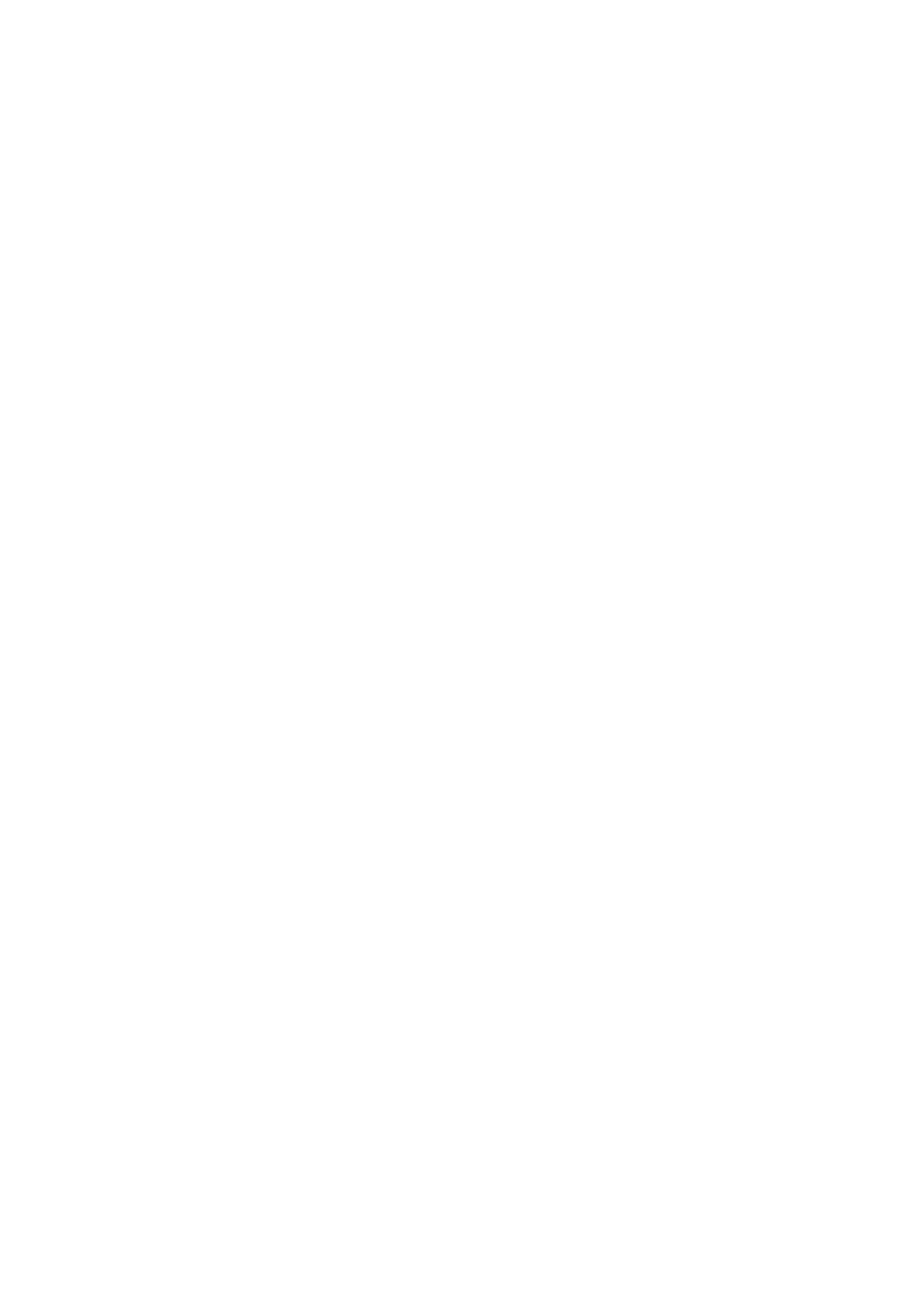| ---- |  |
|------|--|
|      |  |
|      |  |
|      |  |
|      |  |
|      |  |
|      |  |
|      |  |
|      |  |
|      |  |
|      |  |
|      |  |
|      |  |
|      |  |
|      |  |
|      |  |
|      |  |
|      |  |
|      |  |
|      |  |
|      |  |
|      |  |
|      |  |
|      |  |
|      |  |
|      |  |
|      |  |
|      |  |
|      |  |
|      |  |
|      |  |
|      |  |
|      |  |
|      |  |
|      |  |
|      |  |
|      |  |
|      |  |
|      |  |
|      |  |
|      |  |
|      |  |
|      |  |
|      |  |
|      |  |
|      |  |
|      |  |
|      |  |
|      |  |
|      |  |
|      |  |
|      |  |
|      |  |
|      |  |
|      |  |
|      |  |
|      |  |
|      |  |
|      |  |

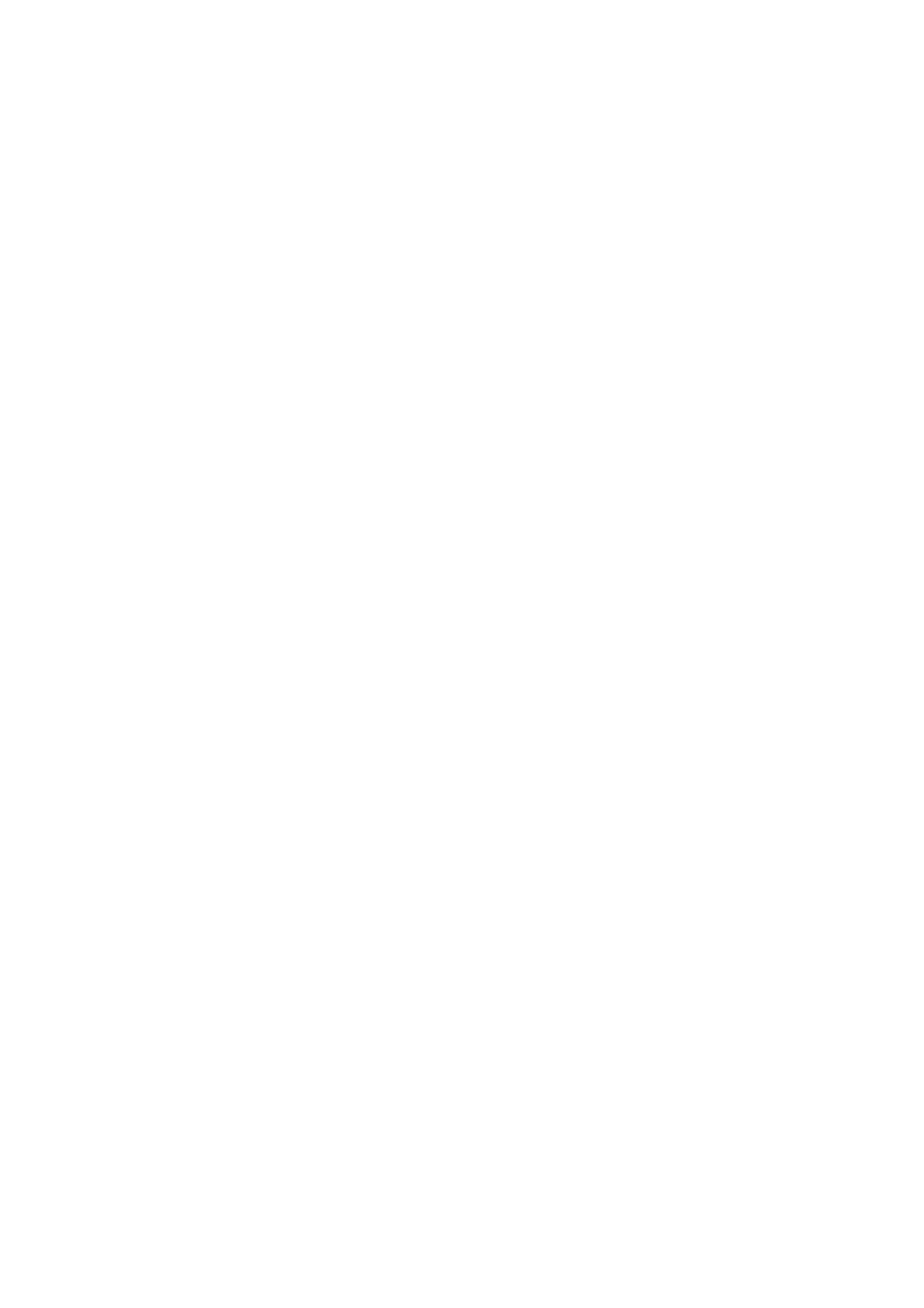| ---- |  |
|------|--|
|      |  |
|      |  |
|      |  |
|      |  |
|      |  |
|      |  |
|      |  |
|      |  |
|      |  |
|      |  |
|      |  |
|      |  |
|      |  |
|      |  |
|      |  |
|      |  |
|      |  |
|      |  |
|      |  |
|      |  |
|      |  |
|      |  |
|      |  |
|      |  |
|      |  |
|      |  |
|      |  |
|      |  |
|      |  |
|      |  |
|      |  |
|      |  |
|      |  |
|      |  |
|      |  |
|      |  |
|      |  |
|      |  |
|      |  |
|      |  |
|      |  |
|      |  |
|      |  |
|      |  |
|      |  |
|      |  |
|      |  |
|      |  |
|      |  |
|      |  |
|      |  |
|      |  |
|      |  |
|      |  |
|      |  |
|      |  |
|      |  |
|      |  |

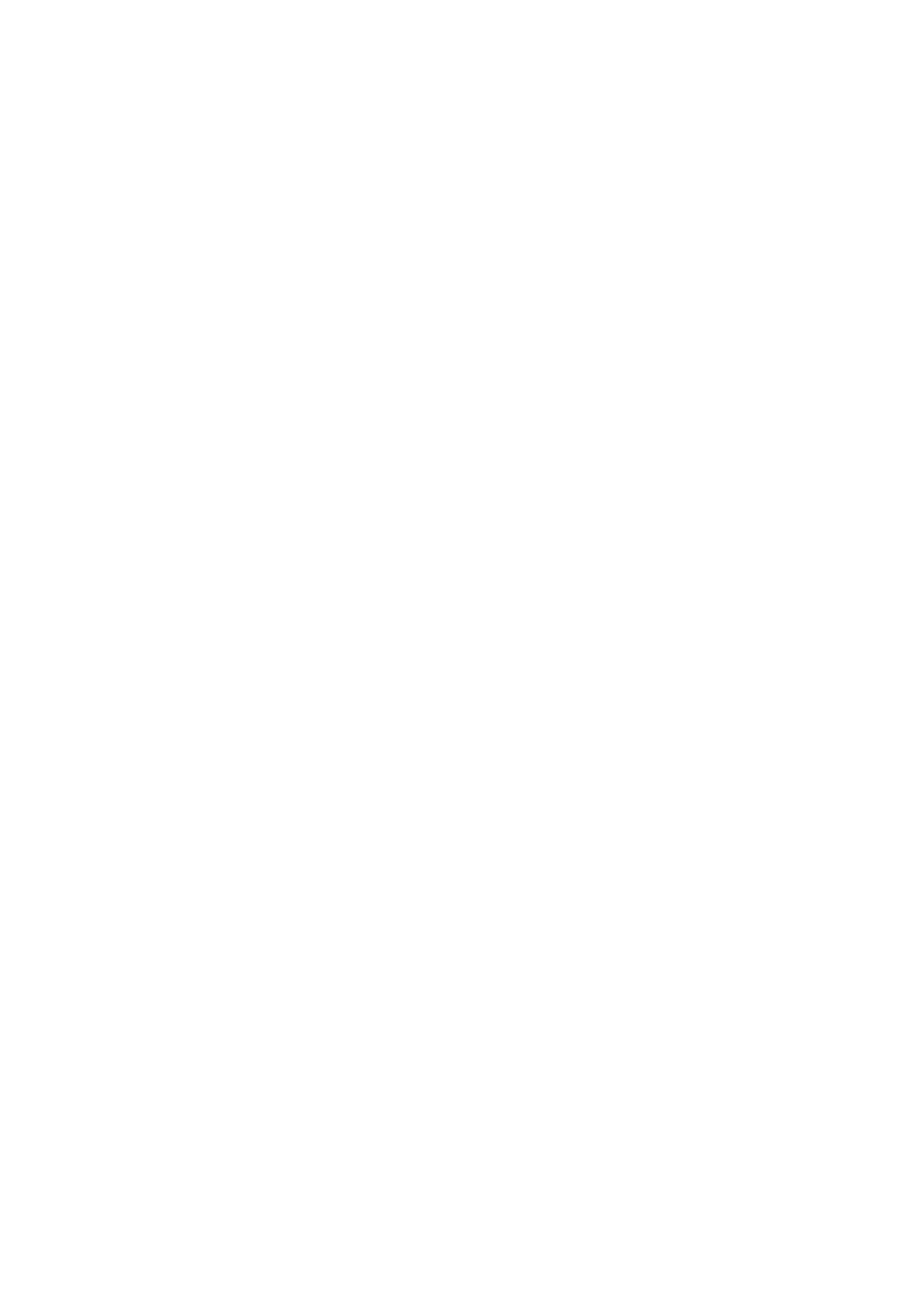| ---- |  |
|------|--|
|      |  |
|      |  |
|      |  |
|      |  |
|      |  |
|      |  |
|      |  |
|      |  |
|      |  |
|      |  |
|      |  |
|      |  |
|      |  |
|      |  |
|      |  |
|      |  |
|      |  |
|      |  |
|      |  |
|      |  |
|      |  |
|      |  |
|      |  |
|      |  |
|      |  |
|      |  |
|      |  |
|      |  |
|      |  |
|      |  |
|      |  |
|      |  |
|      |  |
|      |  |
|      |  |
|      |  |
|      |  |
|      |  |
|      |  |
|      |  |
|      |  |
|      |  |
|      |  |
|      |  |
|      |  |
|      |  |
|      |  |
|      |  |
|      |  |
|      |  |
|      |  |
|      |  |
|      |  |
|      |  |
|      |  |
|      |  |
|      |  |
|      |  |

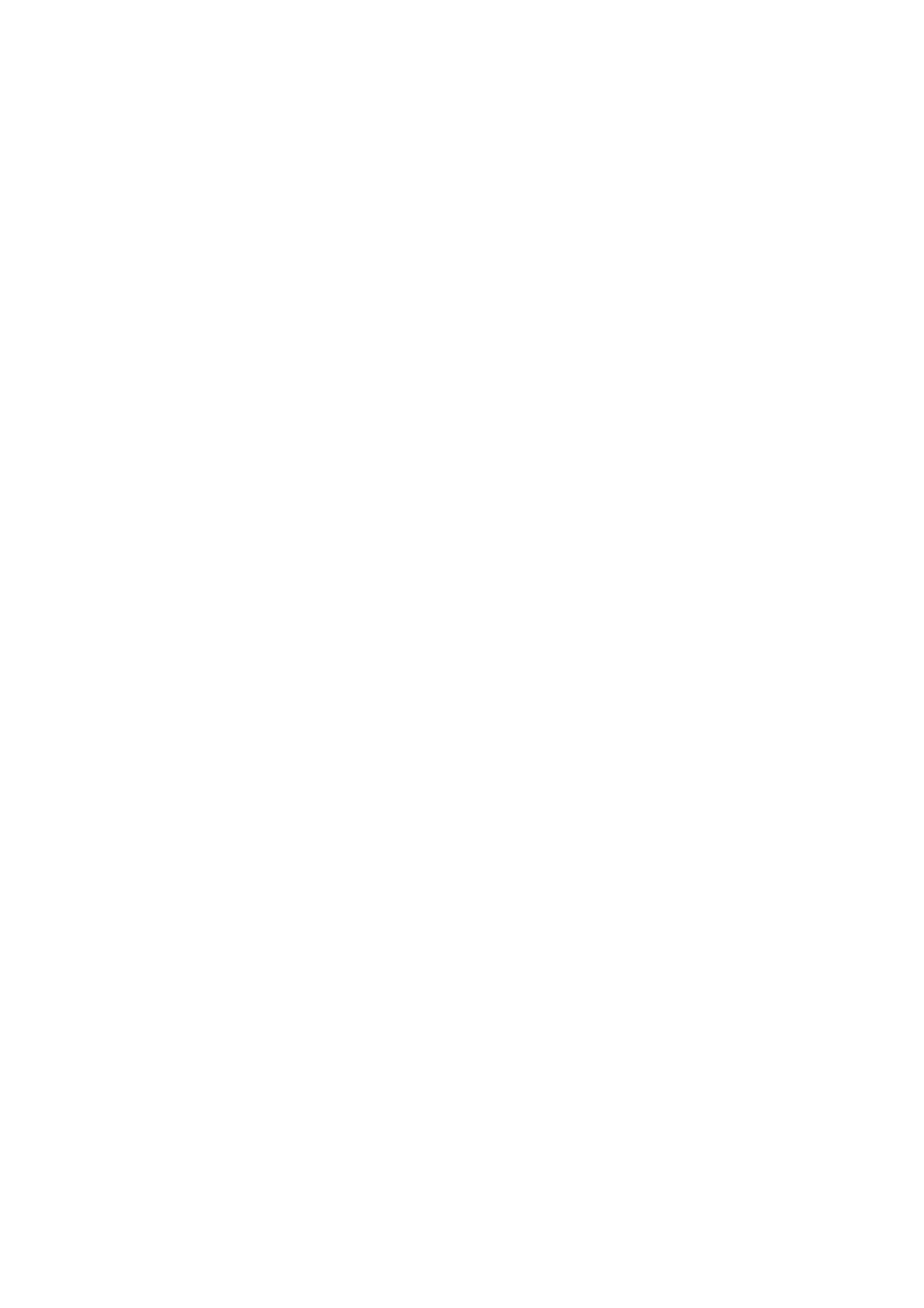| ---- |  |
|------|--|
|      |  |
|      |  |
|      |  |
|      |  |
|      |  |
|      |  |
|      |  |
|      |  |
|      |  |
|      |  |
|      |  |
|      |  |
|      |  |
|      |  |
|      |  |
|      |  |
|      |  |
|      |  |
|      |  |
|      |  |
|      |  |
|      |  |
|      |  |
|      |  |
|      |  |
|      |  |
|      |  |
|      |  |
|      |  |
|      |  |
|      |  |
|      |  |
|      |  |
|      |  |
|      |  |
|      |  |
|      |  |
|      |  |
|      |  |
|      |  |
|      |  |
|      |  |
|      |  |
|      |  |
|      |  |
|      |  |
|      |  |
|      |  |
|      |  |
|      |  |
|      |  |
|      |  |
|      |  |
|      |  |
|      |  |
|      |  |
|      |  |
|      |  |

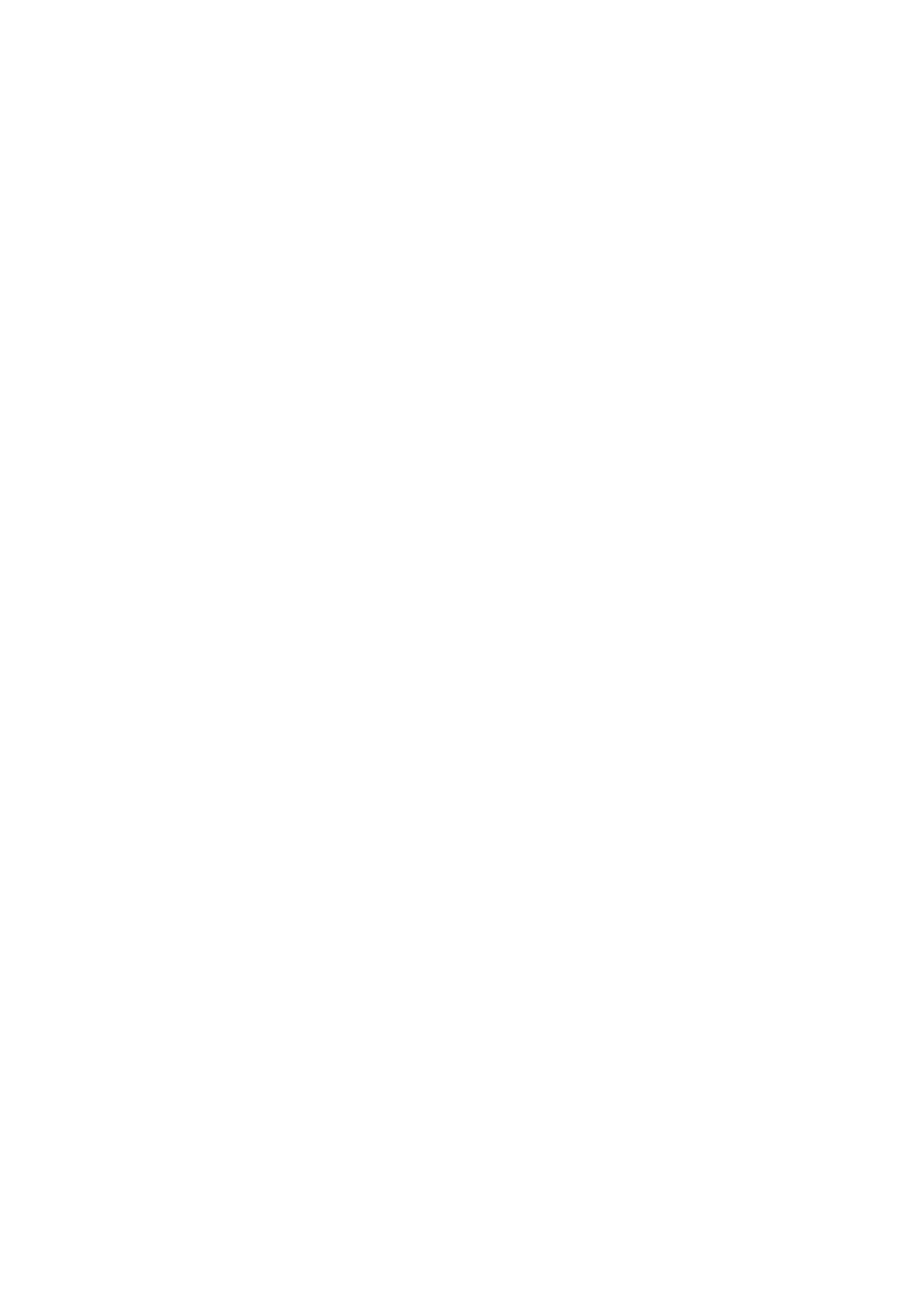| ---- |  |
|------|--|
|      |  |
|      |  |
|      |  |
|      |  |
|      |  |
|      |  |
|      |  |
|      |  |
|      |  |
|      |  |
|      |  |
|      |  |
|      |  |
|      |  |
|      |  |
|      |  |
|      |  |
|      |  |
|      |  |
|      |  |
|      |  |
|      |  |
|      |  |
|      |  |
|      |  |
|      |  |
|      |  |
|      |  |
|      |  |
|      |  |
|      |  |
|      |  |
|      |  |
|      |  |
|      |  |
|      |  |
|      |  |
|      |  |
|      |  |
|      |  |
|      |  |
|      |  |
|      |  |
|      |  |
|      |  |
|      |  |
|      |  |
|      |  |
|      |  |
|      |  |
|      |  |
|      |  |
|      |  |
|      |  |
|      |  |
|      |  |
|      |  |
|      |  |

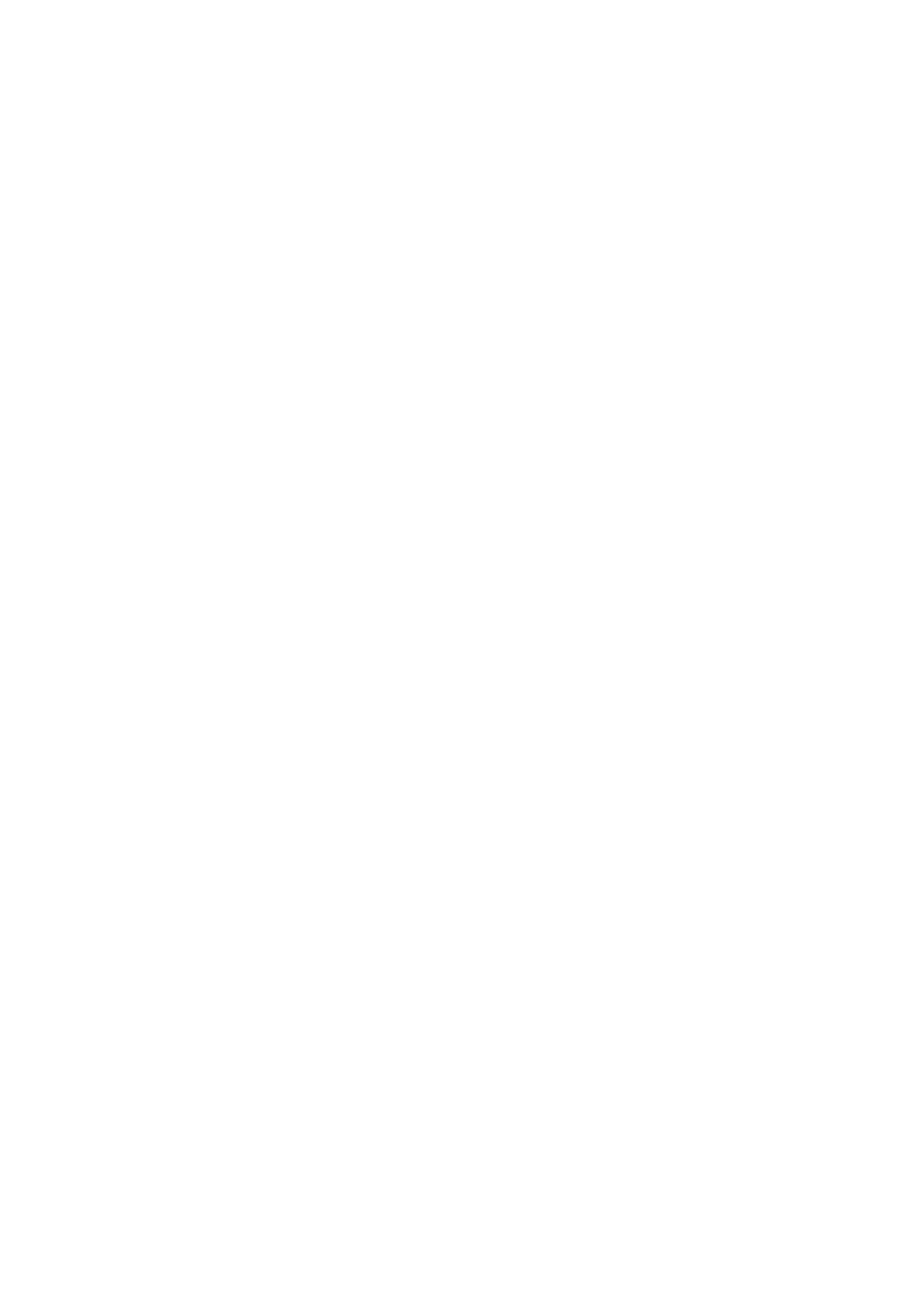| ---- |  |
|------|--|
|      |  |
|      |  |
|      |  |
|      |  |
|      |  |
|      |  |
|      |  |
|      |  |
|      |  |
|      |  |
|      |  |
|      |  |
|      |  |
|      |  |
|      |  |
|      |  |
|      |  |
|      |  |
|      |  |
|      |  |
|      |  |
|      |  |
|      |  |
|      |  |
|      |  |
|      |  |
|      |  |
|      |  |
|      |  |
|      |  |
|      |  |
|      |  |
|      |  |
|      |  |
|      |  |
|      |  |
|      |  |
|      |  |
|      |  |
|      |  |
|      |  |
|      |  |
|      |  |
|      |  |
|      |  |
|      |  |
|      |  |
|      |  |
|      |  |
|      |  |
|      |  |
|      |  |
|      |  |
|      |  |
|      |  |
|      |  |
|      |  |
|      |  |

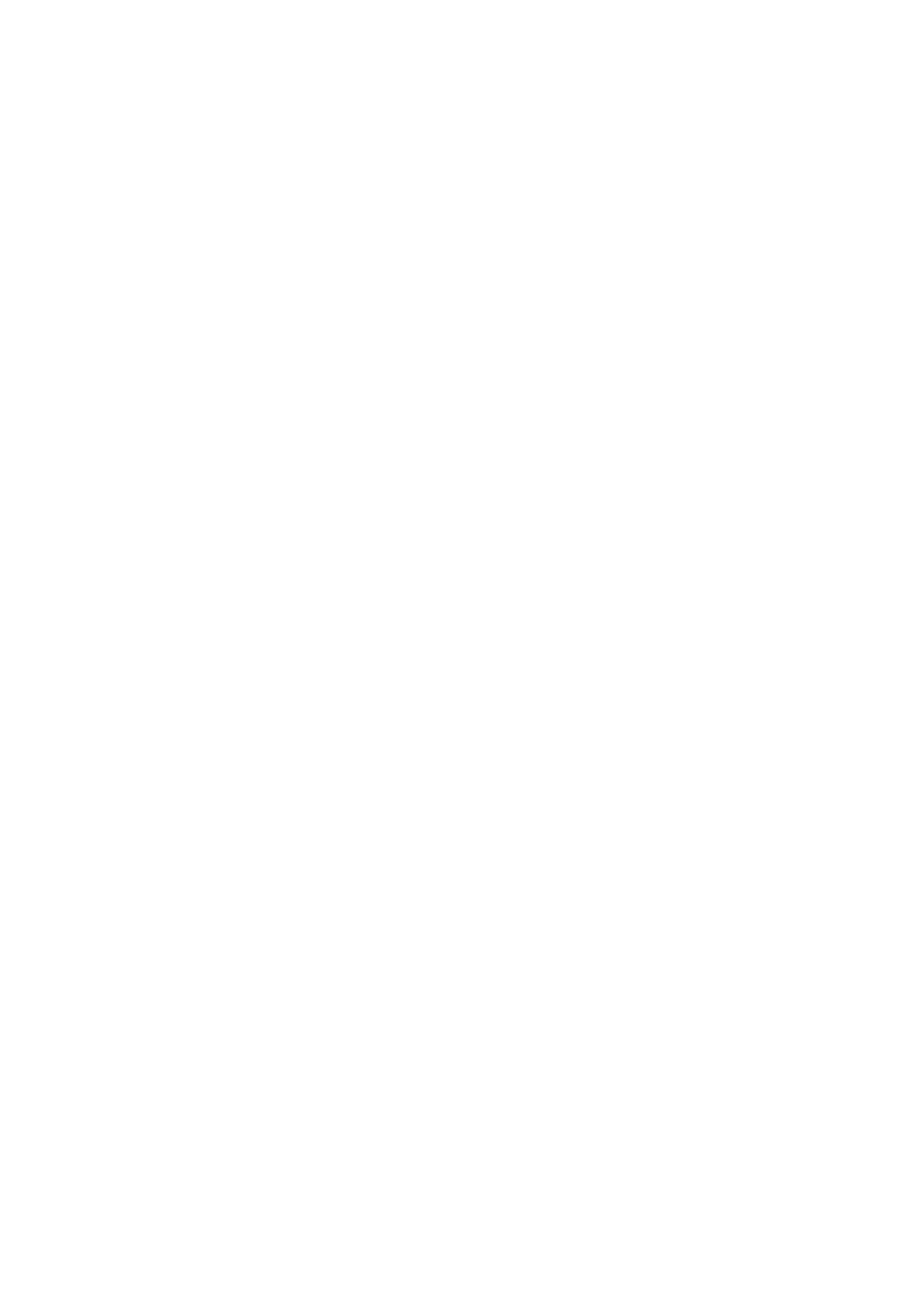| ---- |  |
|------|--|
|      |  |
|      |  |
|      |  |
|      |  |
|      |  |
|      |  |
|      |  |
|      |  |
|      |  |
|      |  |
|      |  |
|      |  |
|      |  |
|      |  |
|      |  |
|      |  |
|      |  |
|      |  |
|      |  |
|      |  |
|      |  |
|      |  |
|      |  |
|      |  |
|      |  |
|      |  |
|      |  |
|      |  |
|      |  |
|      |  |
|      |  |
|      |  |
|      |  |
|      |  |
|      |  |
|      |  |
|      |  |
|      |  |
|      |  |
|      |  |
|      |  |
|      |  |
|      |  |
|      |  |
|      |  |
|      |  |
|      |  |
|      |  |
|      |  |
|      |  |
|      |  |
|      |  |
|      |  |
|      |  |
|      |  |
|      |  |
|      |  |
|      |  |

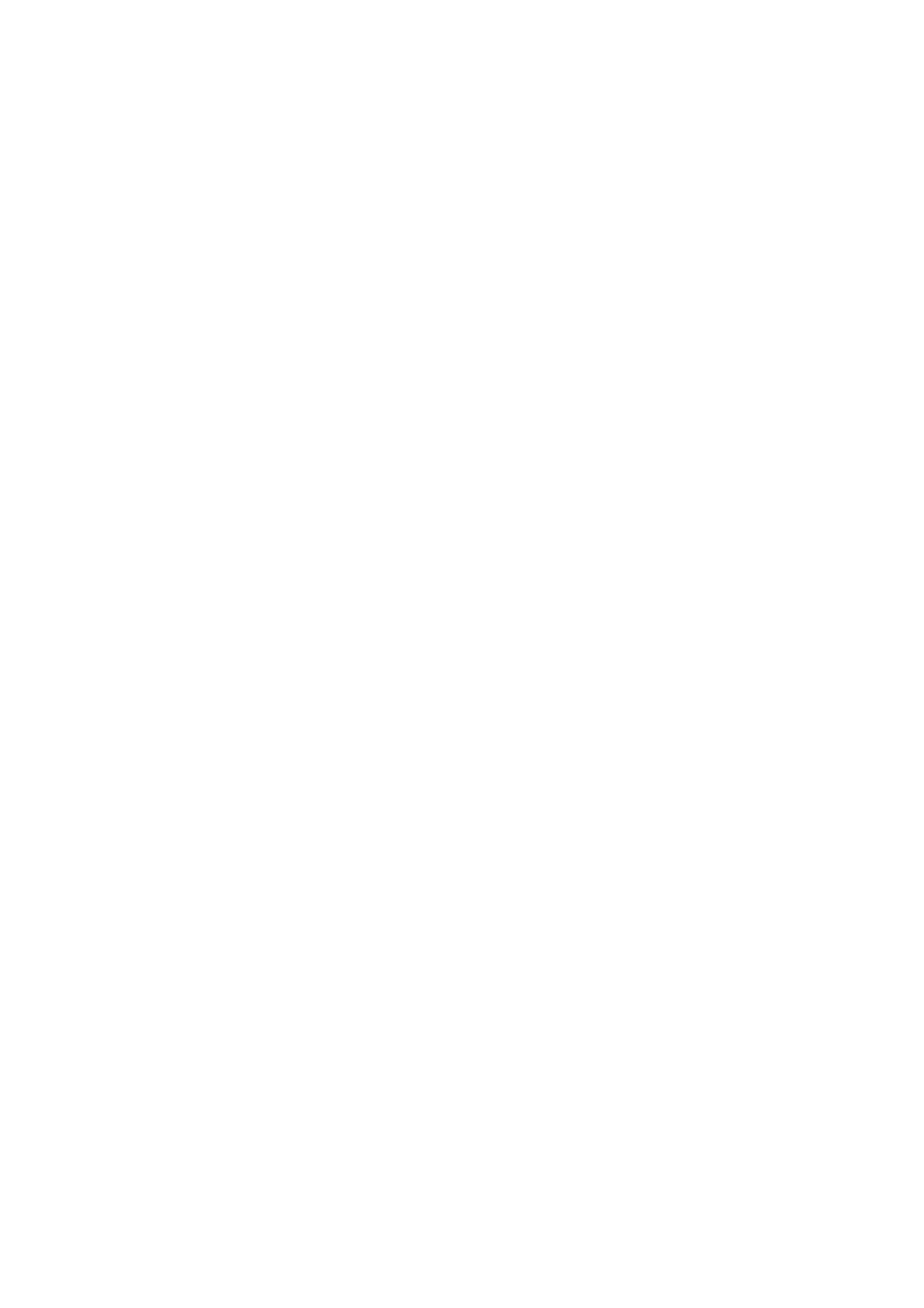| ---- |  |
|------|--|
|      |  |
|      |  |
|      |  |
|      |  |
|      |  |
|      |  |
|      |  |
|      |  |
|      |  |
|      |  |
|      |  |
|      |  |
|      |  |
|      |  |
|      |  |
|      |  |
|      |  |
|      |  |
|      |  |
|      |  |
|      |  |
|      |  |
|      |  |
|      |  |
|      |  |
|      |  |
|      |  |
|      |  |
|      |  |
|      |  |
|      |  |
|      |  |
|      |  |
|      |  |
|      |  |
|      |  |
|      |  |
|      |  |
|      |  |
|      |  |
|      |  |
|      |  |
|      |  |
|      |  |
|      |  |
|      |  |
|      |  |
|      |  |
|      |  |
|      |  |
|      |  |
|      |  |
|      |  |
|      |  |
|      |  |
|      |  |
|      |  |
|      |  |

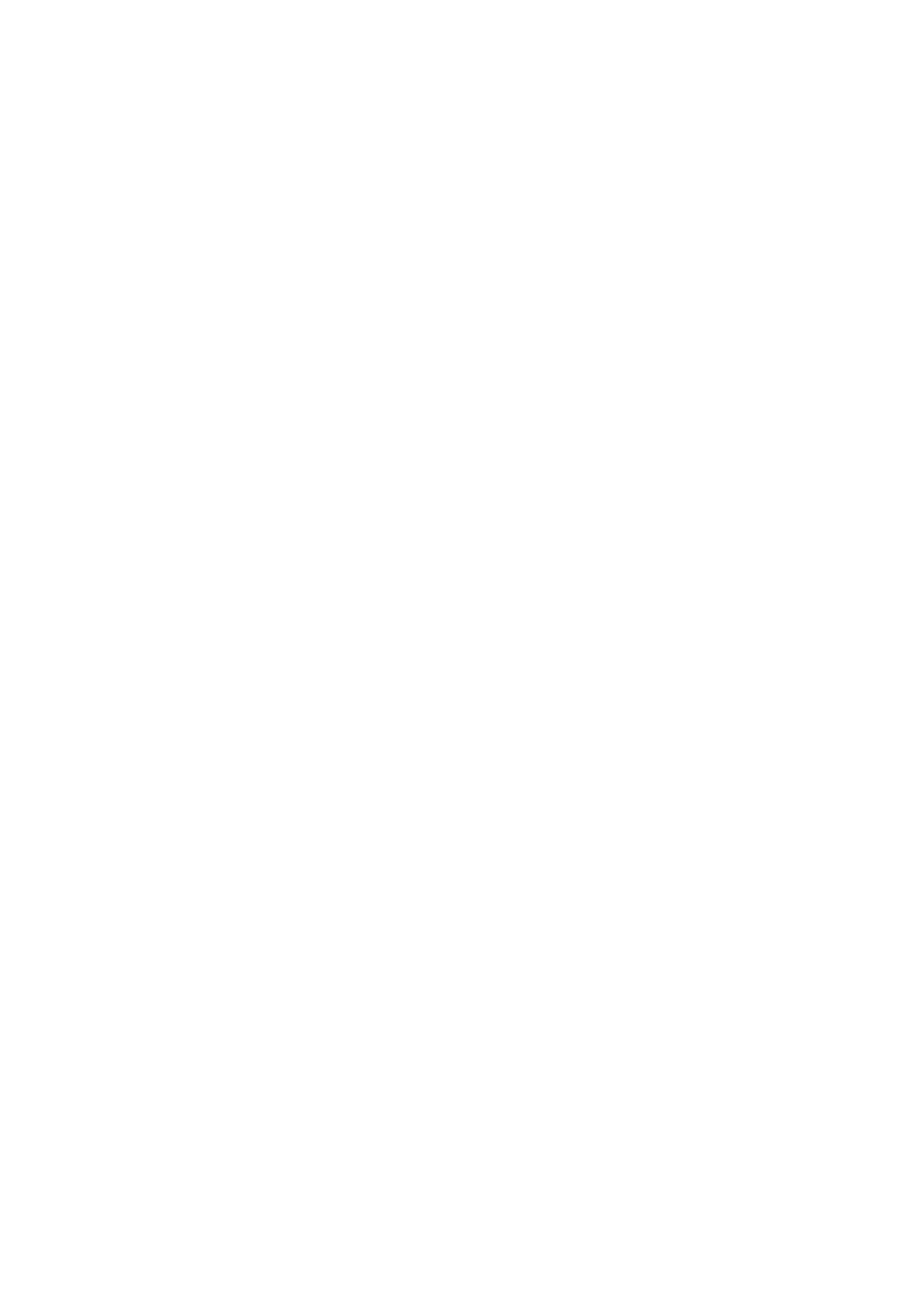| ---- |  |
|------|--|
|      |  |
|      |  |
|      |  |
|      |  |
|      |  |
|      |  |
|      |  |
|      |  |
|      |  |
|      |  |
|      |  |
|      |  |
|      |  |
|      |  |
|      |  |
|      |  |
|      |  |
|      |  |
|      |  |
|      |  |
|      |  |
|      |  |
|      |  |
|      |  |
|      |  |
|      |  |
|      |  |
|      |  |
|      |  |
|      |  |
|      |  |
|      |  |
|      |  |
|      |  |
|      |  |
|      |  |
|      |  |
|      |  |
|      |  |
|      |  |
|      |  |
|      |  |
|      |  |
|      |  |
|      |  |
|      |  |
|      |  |
|      |  |
|      |  |
|      |  |
|      |  |
|      |  |
|      |  |
|      |  |
|      |  |
|      |  |
|      |  |
|      |  |